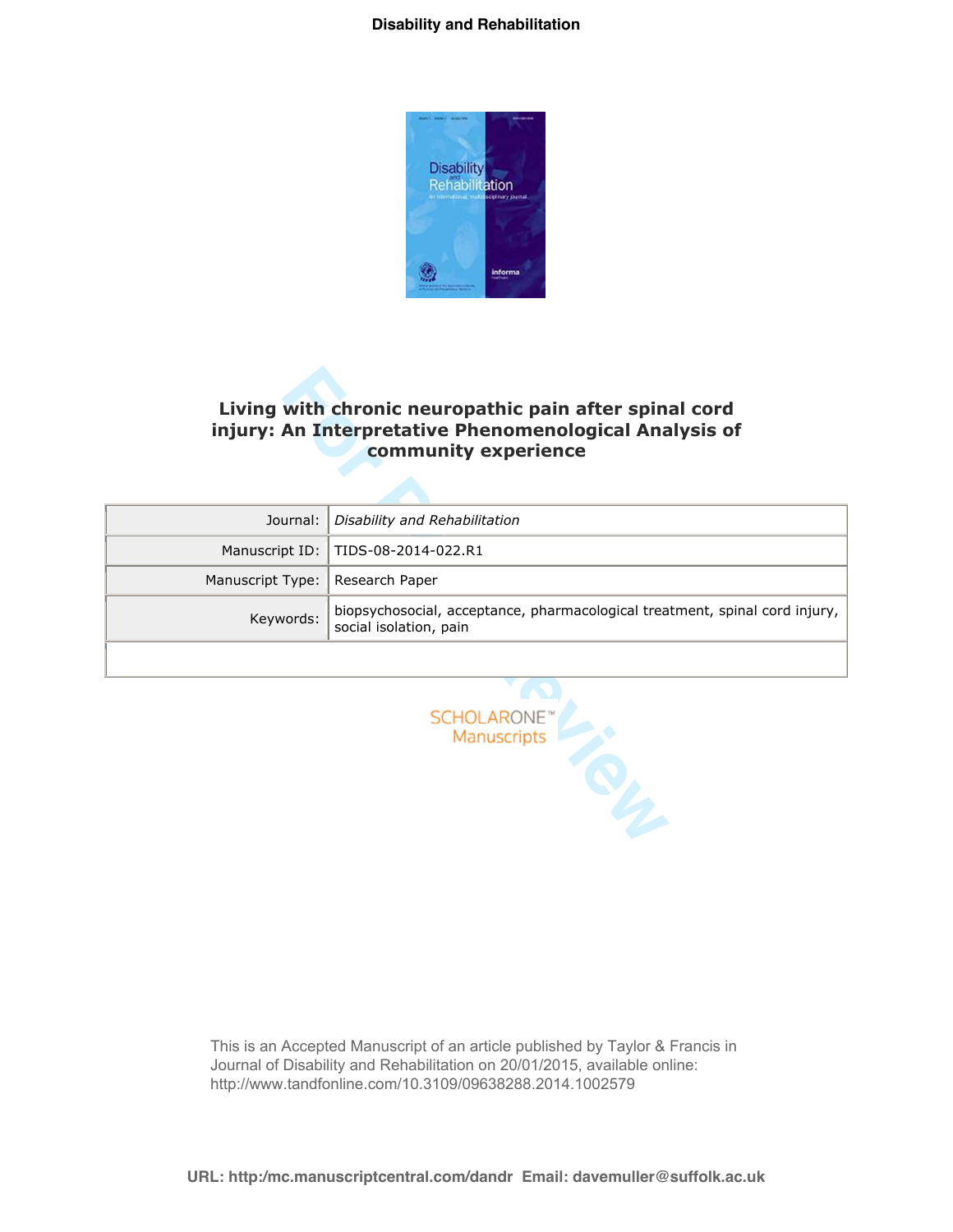#### **Implications for Rehabilitation**

- Chronic NP after SCI is often described as worse than the injury itself, often impacting upon the sufferers physical and psychological health.
- The experiences of persons with SCI-specific NP highlight the impact of pain on their physical, psychological and social health. This indicates that healthcare professionals should incorporate a biopsychosocial approach for managing pain post-SCI.
- Routine clinical follow-up of SCI patients with chronic NP, as well as comprehensive pain management treatment programmes, could address the three themes evidenced in the current study, by moving routine intervention with NP away from pain relief, towards pain management.
- Continued education for patients, friends, family members, and healthcare professionals may be beneficial in promoting understanding and awareness of NP and its consequences following SCI.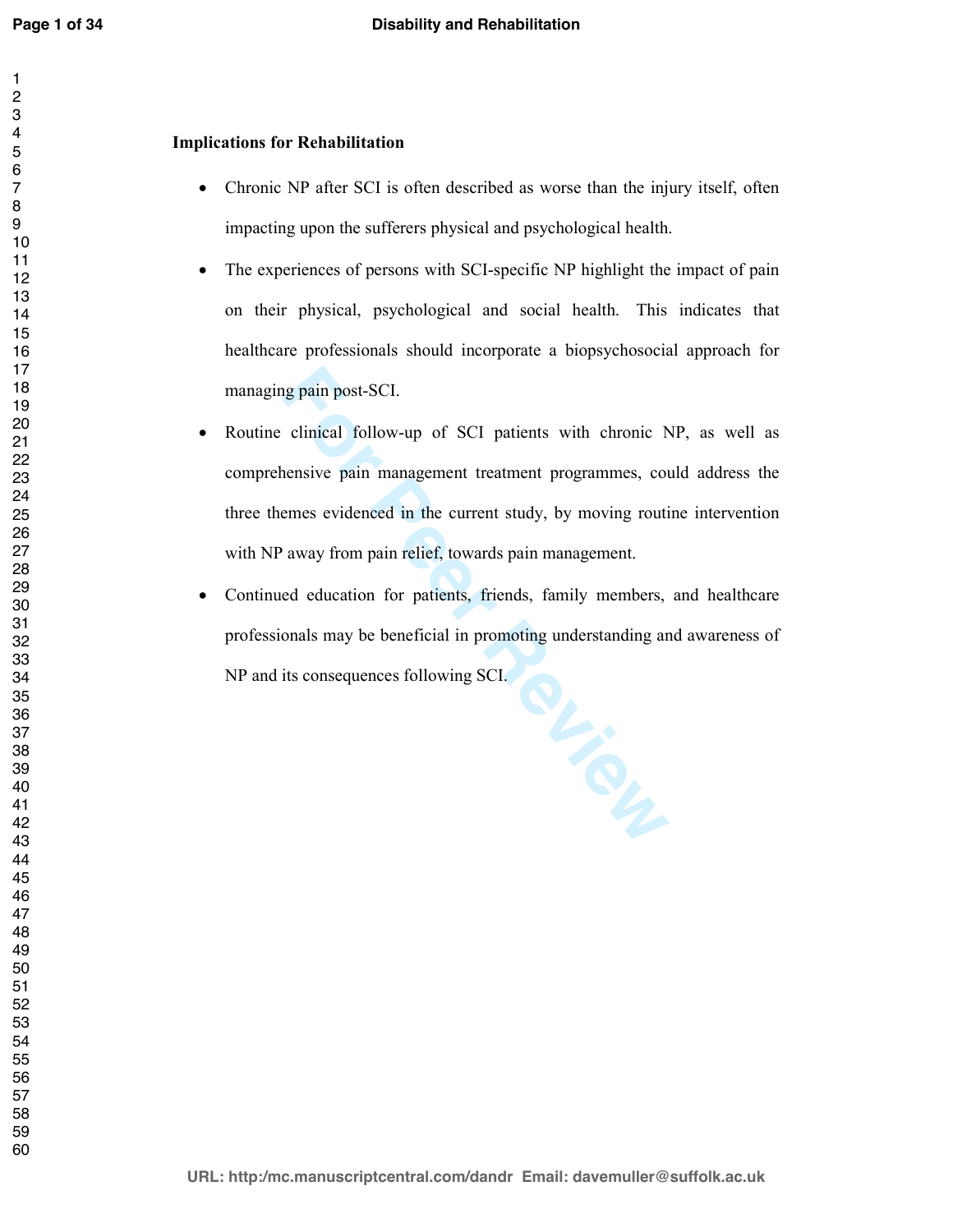# **Living with chronic neuropathic pain after spinal cord injury: An Interpretative Phenomenological Analysis of community experience**

*Purpose*: This paper presents an in-depth, idiographic study examining the lived experience of chronic pain following spinal cord injury (SCI). Neuropathic pain (NP) occurs in a large majority of the SCI population and is particularly intractable to treatment. It can be both psychologically and physically debilitating. This study examines how the experience of NP is mediated by its meaning to the sufferer.

*Method*: Semi-structured interviews were conducted with eight people with SCI and chronic NP, attending outpatient clinics at a specialist SCI Centre in the UK. Verbatim transcripts were subjected to interpretative phenomenological analysis in order to further understand the experience.

External It can be both psychologically and positive the stream of NP is media<br>of the sufferer.<br>Semi-structured interviews were conducted with eight people<br>inc NP, attending outpatient clinics at a specialist SCI Central<br>a *Results*: Analysis suggested that NP has powerful consequences upon the sufferer's physical, psychological, and social well-being, in line with a biopsychosocial understanding of pain. Three super-ordinate themes were identified: a perceived gap between treatments received and participants' views of what they wanted and needed; a fight for life control and acceptance; and feeling understood by others with SCI, but isolated from the non-understanding able-bodied.

*Conclusions*: The results are discussed in terms of the possible application of acceptance-based therapy to NP and the potential for the alleviation of the debilitating consequences of NP.

 $\mathbf{1}$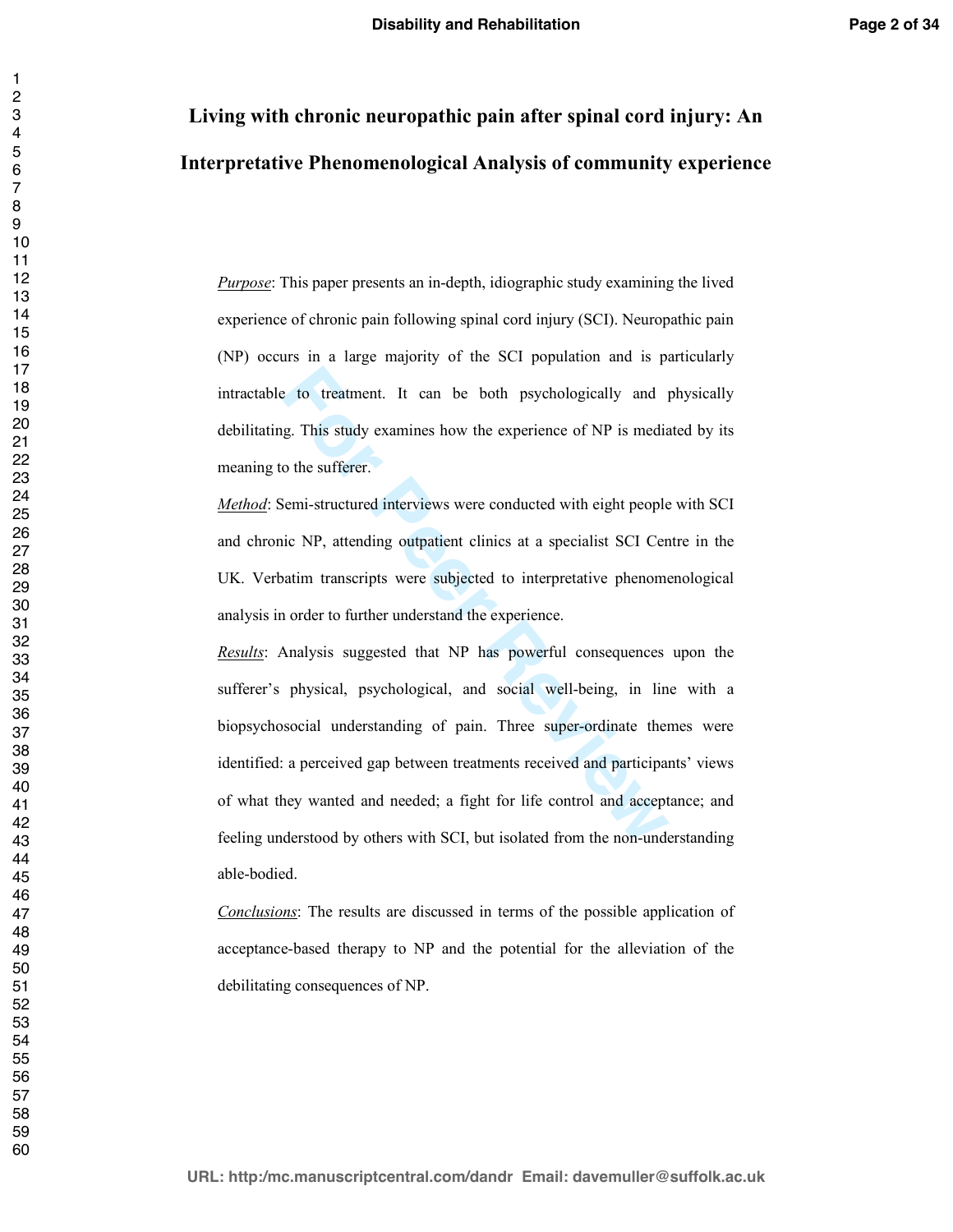#### **Introduction**

A large body of evidence suggests that over 60% of spinal cord injured (SCI) individuals experience chronic pain [1, 2]. Approximately half of the SCI population suffers with neuropathic pain (NP); pain resulting from central nerve damage [3]. NP is often described as severe or excruciating [4], and has specific consistent self-reported sensory qualities, including burning, electric, and crushing, that can be intrusive and distressing [5]. NP is persistent and can be continuous or intermittent, often fluctuating in severity and worsening over time [2, 6]. Siddall, McClelland and Rutkowski [7] found that NP had increased in intensity, and was present in between 34% and 41% of the SCI population, at five years post-injury.

**For EXECT EXECT** Worsening over time [2, 6]. Siddall, McClelland and<br>ad increased in intensity, and was present in between 3<br>on, at five years post-injury.<br>d by some of those with SCI as worse than the injur<br>most difficul Described by some of those with SCI as worse than the injury itself, chronic pain may be the most difficult aspect of SCI to manage [8]. NP can negatively affect an individual's physical function [9], such as their ability to return to work and daily activities [8], and quality of life [10]. Chronic NP may also serve as a risk factor to psychological well-being and adjustment to injury [1, 11].

Neuropathic pain places SCI patients at increased risk of depression [12, 13] as well as lower self-ratings of mood and quality of life [14]. Additionally, depression and pain are rated as more severe when coinciding [15] with diagnosis and treatment of one being adversely affected by the other [16]. Ullrich, Lincoln, Tackett, Miskevics, Smith, and Weaver [17] argue that pain and depression amplify one another, and that consistent pain and depression after SCI suggests treatment-resistant problems. As such, increased understanding of neuropathic pain, in particular, after SCI is important in order to develop interventions that may prevent the potentially debilitating consequences [18].

The accepted view of pain comes from the biopsychosocial model [19]. This incorporates biological factors such as physiological mechanisms, psychological factors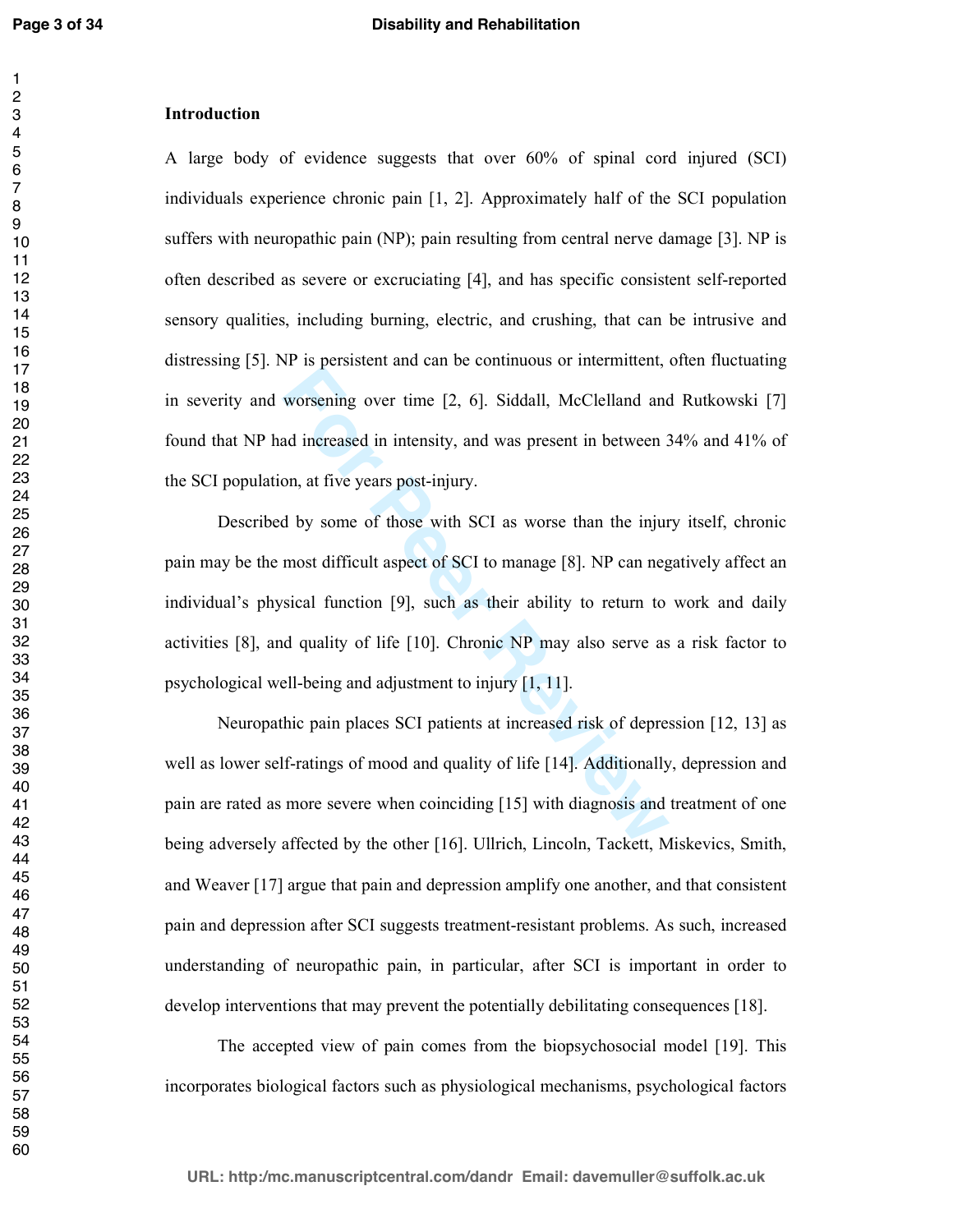including cognitive appraisals, mood, and behavioural responses, and social factors such as relationships and the environment. Despite this, however, in routine clinical practice, pharmacological treatments currently dominate the available treatments for SCI-related pain [20]. As well as, for some, limited effectiveness in pain relief, a number of unwanted side effects may also occur [21]. The current literature base for NP suggests that its pathological mechanisms are complex and not fully understood [22] and so absolute pain relief may not necessarily be a realistic goal. There remains a dearth of evidence relating to psychological and social aspects of pain management techniques specific to the needs of the SCI population.

is to psychological and social aspects of pain manage<br>
eeds of the SCI population.<br>
7, quantitative SCI-specific pain research appears t<br>
as offered valuable explanations for the persistence of<br>
catastrophising [23], and s Currently, quantitative SCI-specific pain research appears to dominate the literature. This has offered valuable explanations for the persistence of chronic NP after SCI, including catastrophising [23], and solicitous responses from available social support [24, 25]. However, limited qualitative work has been conducted, focussing upon social support after injury [26], memories of pain [27], experiences of pain management [28], pain acceptance [29], and questions that those with SCI have regarding their pain [30], rather than the experience of pain itself. Other studies [31;32] have explored patients' perspectives of chronic NP through the use of focus groups, identifying medication failure, and the need to learn to live with pain as key issues. The understanding that can be obtained from personal experiential stories of individuals, particularly of chronic NP, can benefit the literature by improving understanding of factors that maintain distress and disability associated with pain. These personal stories, however, appear to have been neglected [33].

An effective method for achieving an in-depth understanding of the lived experience of chronic NP post-SCI is phenomenology. Phenomenology is the study of lived experience, in which the researcher allows the participant to discuss their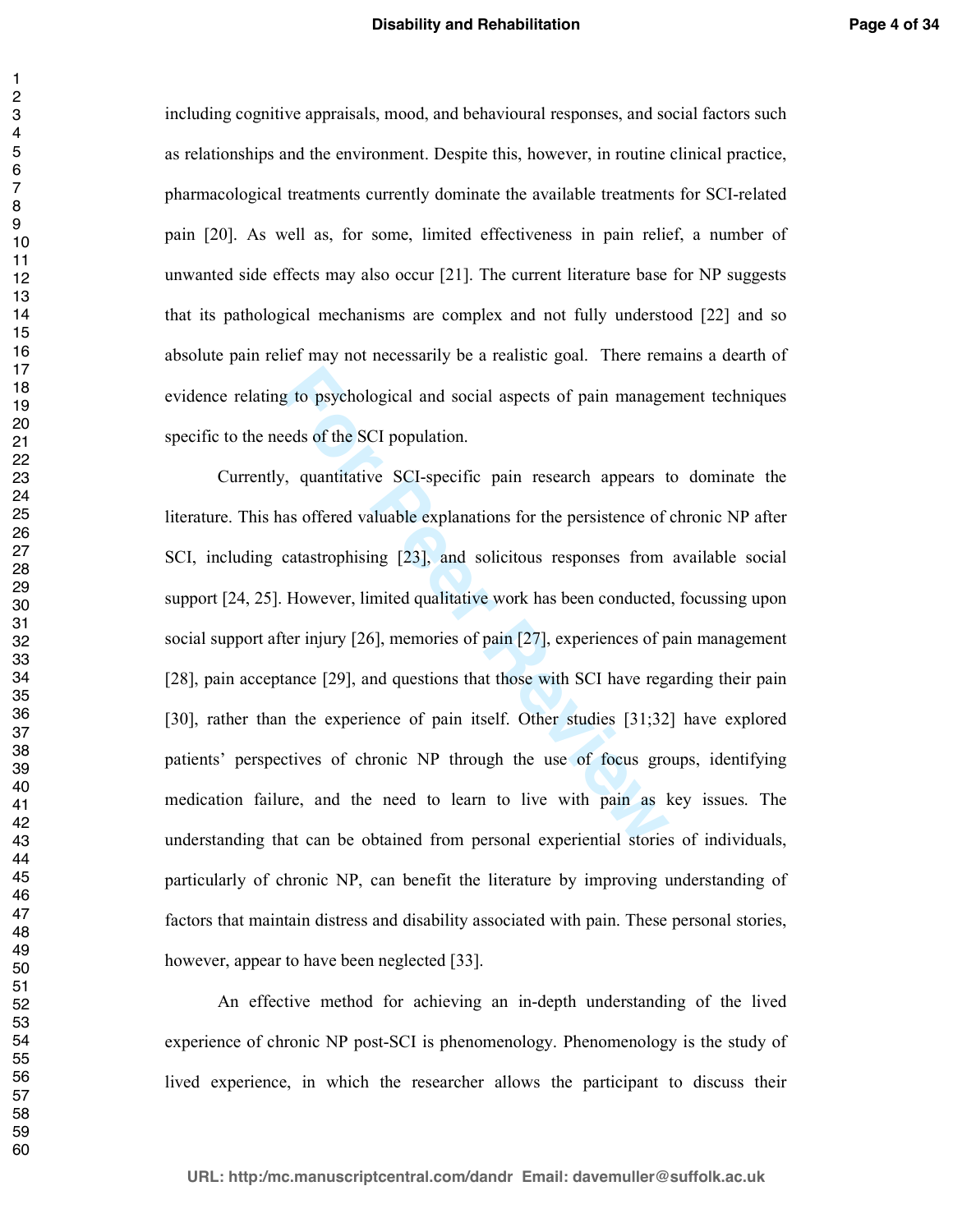$\mathbf{1}$ 

experience in their own terms and context, whilst remaining aware and open to previously unanticipated issues. Interpretative Phenomenological Analysis (IPA) [34] utilises phenomenology, and was conducted on eight interviews with SCI outpatients with chronic NP, in order to gain an in depth understanding of the experience of chronic neuropathic pain and its meaning to those who live with it. IPA uses interpretation to understand 'what personal and social experiences mean to the people who experience them' [35, p. 178]. IPA has the ability to illuminate existing quantitative literature by understanding experiences through analysing accounts from those living with the phenomenon of study.

xperiences through analysing accounts from those<br>study.<br>By aims to achieve a rich understanding of the experience<br>r to explore what those living with it consider im<br>For any offer an enhanced ability for friends, families.<br> This study aims to achieve a rich understanding of the experience of chronic NP post-SCI in order to explore what those living with it consider important in their experience. This may offer an enhanced ability for friends, families, and healthcare professionals (HCPs) to understand NP and to provide support to those living with it. Pain management techniques may also be utilised or developed as a result of the specific needs identified by those living with SCI-specific NP.

#### **Method**

#### *Participants*

Participants were recruited from outpatient clinics at The National Spinal Injuries Centre, Stoke Mandeville Hospital. Clinic staff contacted 19 patients meeting the inclusion criteria: one year post-discharge, in order to allow for adjustment to injury and community reintegration; NP present for a minimum period of three months, in order to meet the International Association for the Study of Pain [36] definition of chronic pain; no significant cognitive impairment; 18 years or over; and English speaking, due to the nature of the qualitative methodology. Of the 19 patients contacted, eight declined to participate and 11 were interviewed, after which three were discarded due to insufficient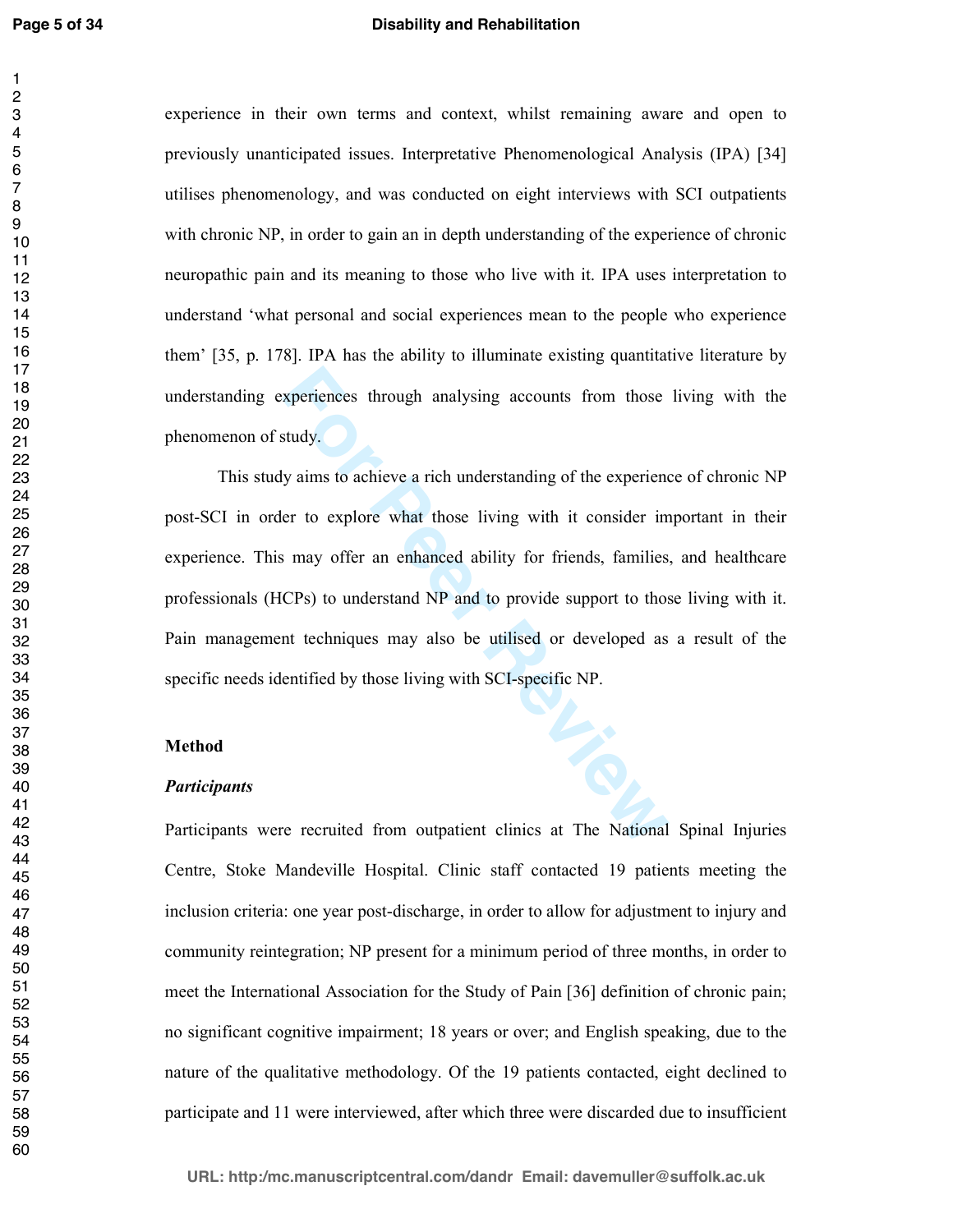data, characterised by interviews that were cut short due to interruptions and time constraints. The participants represent a self-selecting sample, such that they had experiential knowledge of the specific phenomenon of study [37], and the impact of the pain was sufficiently motivating for them to agree to participate. The final sample thus consisted of eight participants, in accordance with recommendations of a small sample size [38], five of which were male, three of which were female. Participants have been given pseudonyms in order to preserve confidentiality and anonymity. Their characteristics are listed in Table 1.

Insert Table 1 here

#### *Procedure*

Local ethical approval was secured for the study from The National Health Service Research Ethics Committee and other relevant local committees.

For Price is a Table 1.<br>
For Precise of the study from The National<br> **For Precise 2.**<br> **For Precise and other relevant local committees.**<br> **For Precise and Section 2.**<br> **For Precise and Section 2.**<br> **For Precise and Sectio** Nurses preparing patients for a clinic with a medical consultant approached patients with information regarding the study and asked if they would consider taking part, after which they were provided with detailed information and offered time to consider their consent. Written consent was obtained prior to interviews, which were conducted in participants' homes. Interviews were conducted by the first author, and lasted between 40 and 120 minutes.

 Data were collected from audio-recorded, semi-structured interviews. The interview schedule, composed of largely open-ended questions, was composed in conjunction with the second and last authors, who work with SCI and chronic pain patients. Each interview started with the question, 'Tell me about your experience of pain since your spinal cord injury'. Participants were given freedom to lead the interview. Unrestricted by the imposition of topics, they were able to discuss their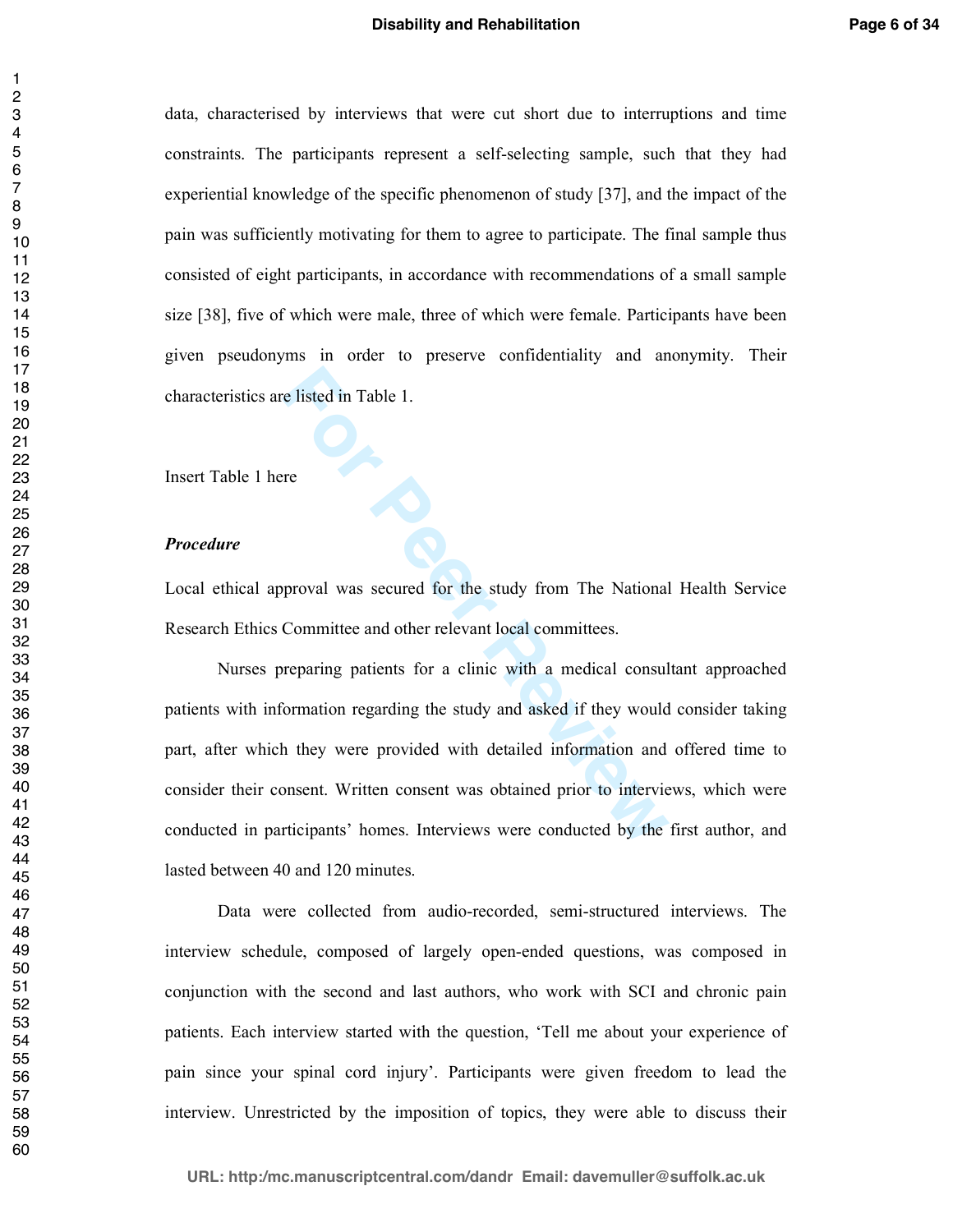$\mathbf{1}$  $\overline{2}$ 

#### **Disability and Rehabilitation**

experience in terms of their own personal context, focussing on what was most important to them. This allowed for themes to emerge from participants, rather than from the interviewer. An interview schedule was developed in order to elicit further information from participants where necessary. This is presented in Table 2. Any identifying information was changed at the stage of transcription to protect the identities of participants, their friends and families, and HCPs.

Insert Table 2 here

#### *Data Analysis*

For the same standard werbatim and read a number of<br>as recommended by Smith, Flowers & Larkin [37]. E<br>aided by analytic (descriptive, linguistic, and concernent<br>per-ordinate themes were abstracted through interrogat<br>connec Interviews were transcribed verbatim and read a number of times prior to conducting IPA, as recommended by Smith, Flowers & Larkin [37]. Emergent themes were developed, aided by analytic (descriptive, linguistic, and conceptual) notes and reflections. Super-ordinate themes were abstracted through interrogation of emergent themes to make connections. This resulted in a table of super-ordinate themes, within which were sub-ordinate themes with quotes illustrating each theme.

Analysis followed an idiographic, 'bottom-up' approach, studying one account fully before moving on to the next, in order to appreciate each individual experience in its own light, and consistently checking that themes were grounded in the data and representative of the participant's experience. After each participant's interview was analysed, patterns were established across cases, identifying convergences and divergences across experiences. The researcher analysed iteratively, constantly moving between part and whole and revisiting data in order to ensure that analysis remained grounded in the data. Super-ordinate themes present across at least half of the sample were then identified through cross case analysis.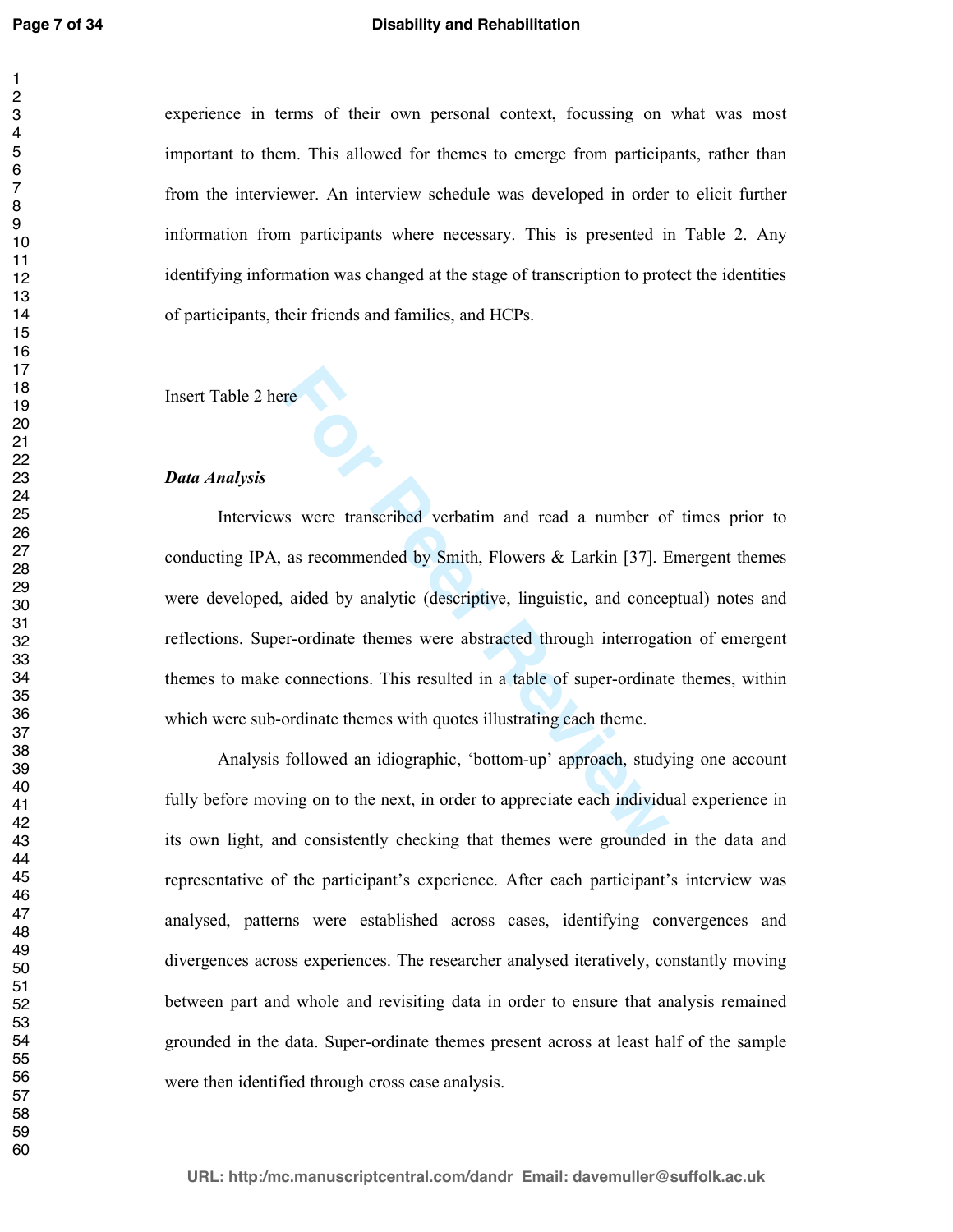litors checked the super-ordinate themes and correspond<br>
For the super-ordinate themes and corresponders<br>
in order to illuminate areas of the experience that may<br>
le to them. The interpretations presented here are there<br>
a The interpretative nature of IPA suggests that individual researchers are likely to interpret data differently, according to personal contextual backgrounds. Determined efforts to 'bracket off' prejudgements and information learned from previous interviews were made through the use of a reflective diary and focussing on the participants' accounts so as to remain true to their experiences. In order to ensure rigour and quality in the analysis, the second and fifth authors were enrolled as independent auditors, both of whom have experience with chronic pain or SCI patients. After analysis of each account, the auditors checked the super-ordinate themes and corresponding quotations to ensure themes were grounded in the data. The auditors discussed thoughts and interpretations in order to illuminate areas of the experience that may have been more easily identifiable to them. The interpretations presented here are therefore considered credible and meaningful, although it is acknowledged that these are not the only interpretations of the data [37]. Sufficient data are included in order to validate themes and interpretations.

#### **Results**

Three super-ordinate themes illuminated the experiences of chronic pain. All patients described their primary pain problem as NP. Super-ordinate themes and their corresponding sub-ordinate themes are presented in Table 3. The quotes that are provided are those that best illustrate the theme.

Insert Table 3 here.

#### *The Chasm Between Biomedical Perspectives and Patient Beliefs and Needs*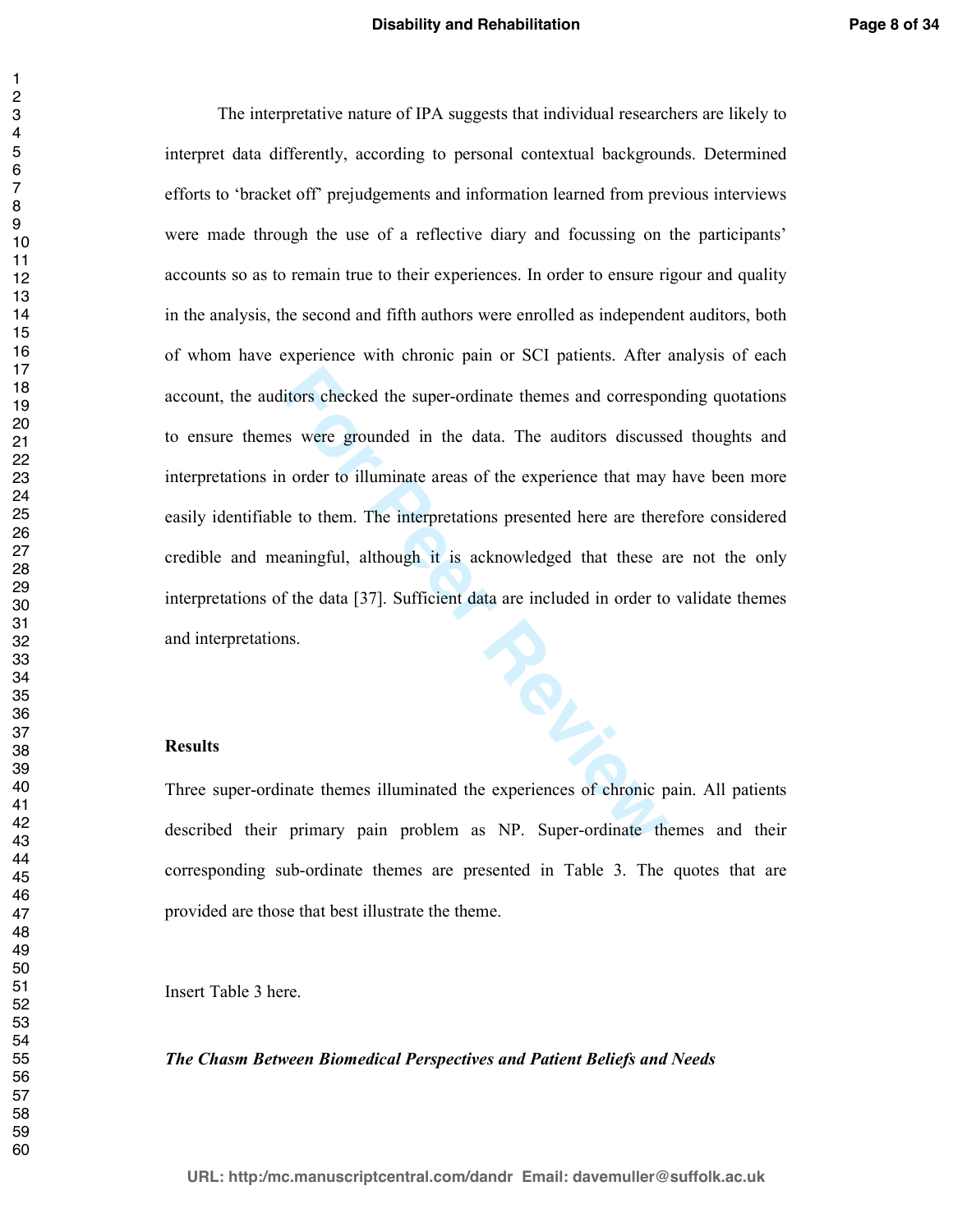$\mathbf{1}$ 

#### **Disability and Rehabilitation**

The first super-ordinate theme of the chasm was the most prevalent theme, voiced by all participants, and playing a central role in their experiences of pain. The participants felt that the biomedical approach offered inadequate pain relief, non-collaborative patientstaff relationships, and feelings of disempowerment.

#### *Excessive Reliance on Insufficient Medication*

ment of relying on medication, despite such inadequ<br>
often considered to be worse than the pain itself. Con<br>
se not to adhere to their drug regimes, either self<br>
or drug regime completely. Harry voiced concerns abe<br>
tion u Participants placed a central focus upon the inadequacies of medication, with a shared sense of resentment of relying on medication, despite such inadequacies, and sideeffects that were often considered to be worse than the pain itself. Consequently, some participants chose not to adhere to their drug regimes, either self-medicating, or abandoning their drug regime completely. Harry voiced concerns about the dramatic effect of medication upon his psychological well-being:

 $(...)^{1}$  it makes no difference whether I have them and I'm not prepared to take high doses constantly, and be a zombie, and I'd rather put up with a bit of pain than take those drugs and have a blank mind (...) It's like your thoughts are trying to fight their way through a thick lump of fog (...) And once you are on a high dose of course it's very difficult to get off them [Harry].

Harry outlines the negative consequences of his medication, which appeared to outweigh the potential benefits, with his choosing to prioritise his psychological wellbeing and clarity. This is reflected in Harry's desire to not 'be a zombie', implying that he is unable to think clearly due to his medication, which creates a battle for conscious awareness in which Harry's thoughts have to 'fight their way through a thick lump of fog'. Harry is one participant who had chosen to abandon his prescribed drug regime in order to preserve psychological function, and who also touches upon the potential for dependency, illuminating a further worry regarding the medication reliance.

 $\frac{1}{1}$  $($ ...) represents removed text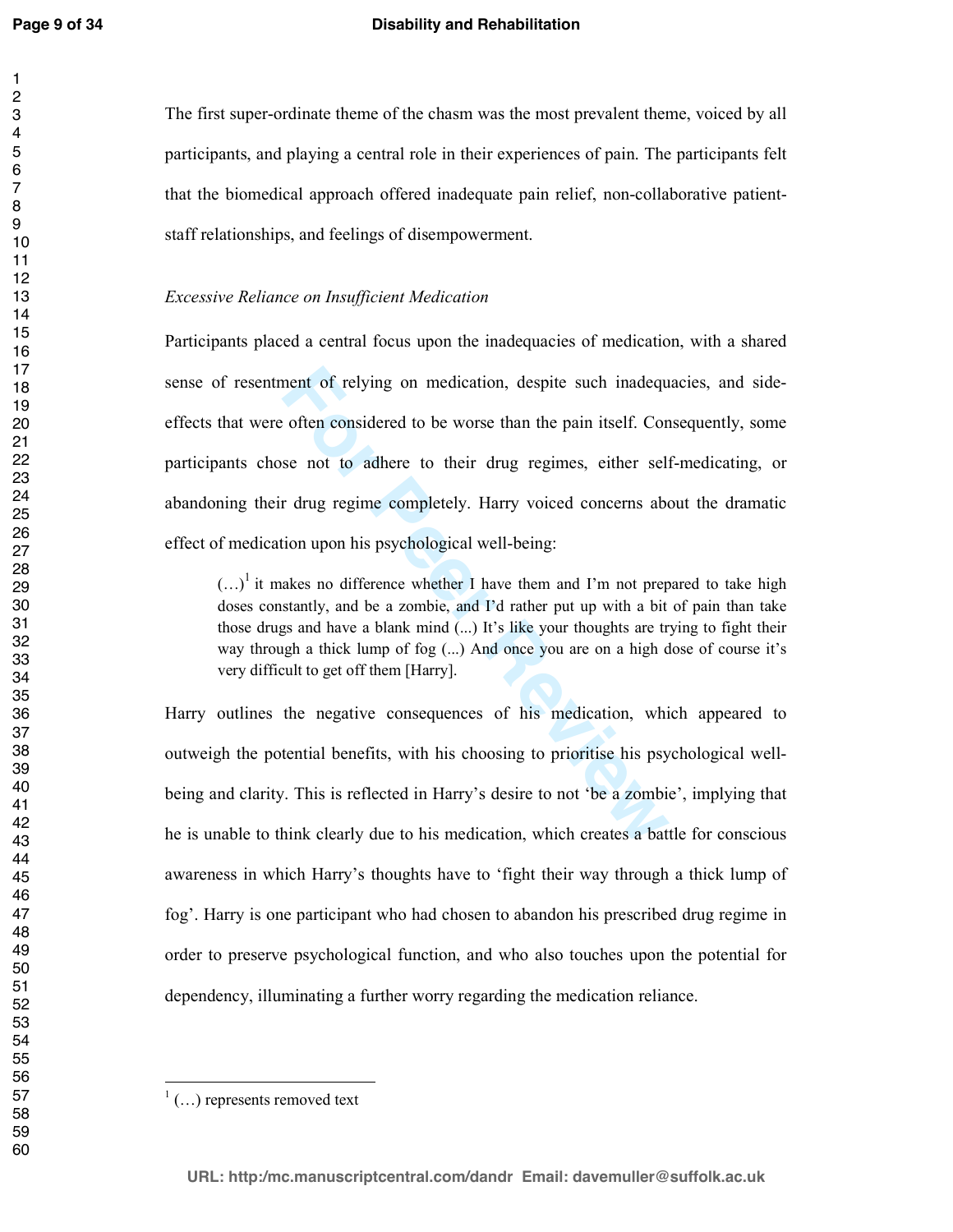For Emma, the ineffectiveness of her drug regime, even at its highest dose, appeared to induce significant distress, and frustration towards her care team:

I would say eight, nine, ten [on a visual analogue scale of pain intensity] $^2$  where I'm crying and I feel like I'm in a pit of fire, actually I'm shouting at you because I want you to try and help me with my drugs, and I'm on the phone to my GP saying, "what can I do now? I'm in pain" (…) I'm on 1,200 [mg], I'm on top dose Gabapentin generic, and it's not helping, what do I do now? [Emma].

Emma described great difficulty in achieving satisfactory pain relief, even at the highest dose of pain medication. She comments on repeatedly asking her GP 'what do I do now?' in the hope of obtaining different management advice. The metaphor 'a pit of fire' in Emma's quote provides evidence for psychological and sensory distress.

#### *Losing Faith in Healthcare Professionals*

pe of obtaining different management advice. The measure provides evidence for psychological and sensory<br>**For Peer Review Professionals**<br>**For Peer Review Professionals**<br>**Example 1** and the professionals<br>**Example 2** and the Five of the eight participants voiced concerns relating to a progressive loss of faith in the healthcare system due to unmet expectations. Participants expressed disappointment and sometimes resentment towards those involved in their care. Harry was one who reflected on his dissatisfaction with medical staff:

The consultants haven't got all the answers; you know (…) they'll fill you up with mind-altering drugs in the hope that it will help you but  $(\ldots)$  not for me [Harry].

Harry's quote relates to his resentment of 'mind-altering' medication, whilst also exhibiting a displeasure towards staff who are unable to provide a better alternative. Instead, Harry sees his care team relying on medication without knowing if it will benefit him. He sees these attempts as well meaning, but inadequate. Medical staff are perceived as struggling to find answers and behaving with possibly misplaced certainty. The problematic measurement and treatment of chronic pain in general, and repeated failures to 'solve the problem', with patients desperately searching for cures, may make

 $\mathbf{1}$ 

 $\frac{1}{2}$  $\frac{1}{2}$  [text in square brackets] represents descriptive information provided by the author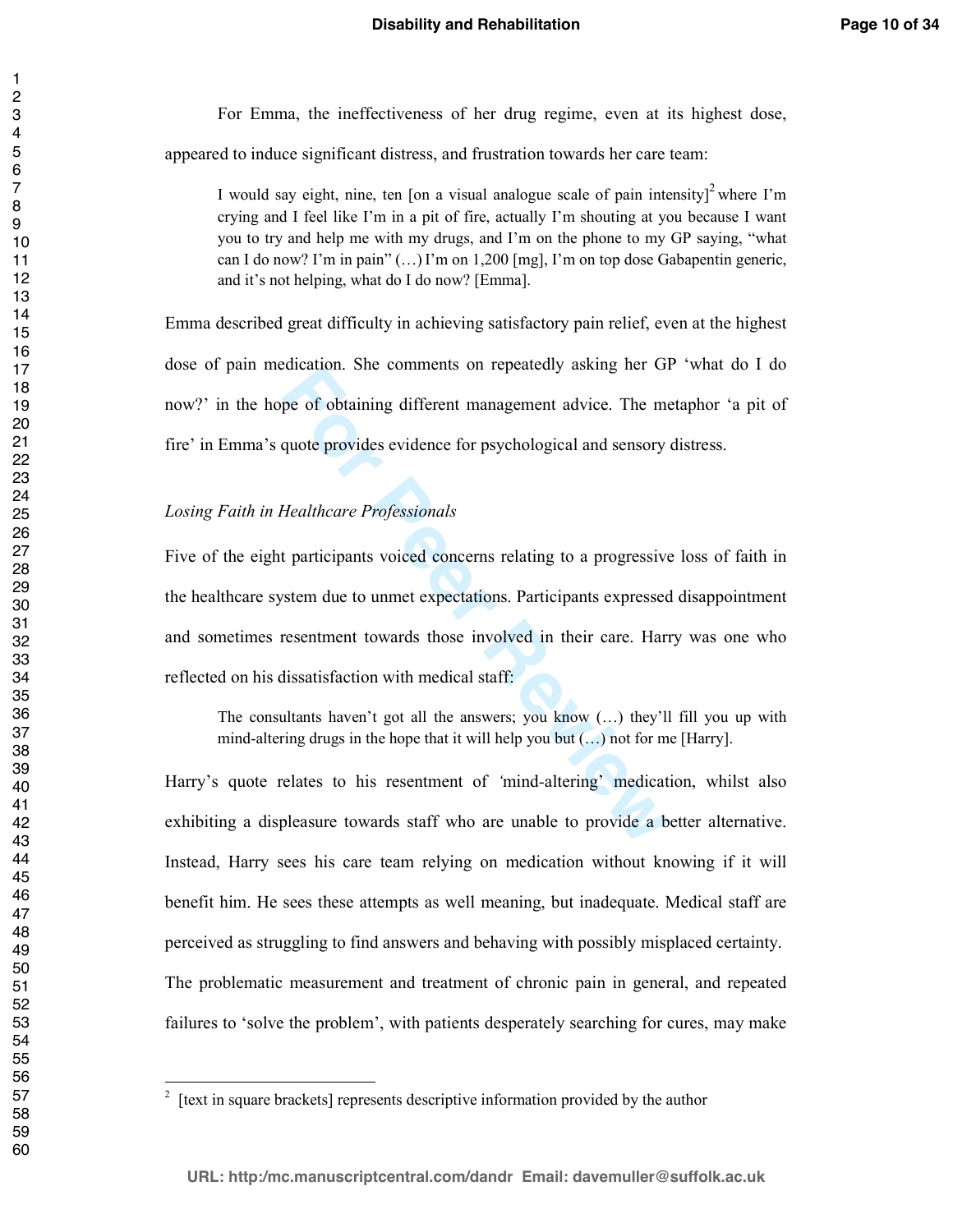#### **Disability and Rehabilitation**

it more difficult for care teams to 'hear' the experience. Sharon described a dispute that supports the theme of losing faith in HCPs:

Nobody told me I would be so disabled because of this pain. It is not fun. The [community] physiotherapists don't care if you hurt. They say "they give you medication so you don't hurt so you have to do this exercise" [imitating physiotherapists]. "But it hurts" [speaking as herself]. "It doesn't hurt, you just think it does" [imitating physiotherapists]. It does hurt! [Sharon].

but the physiolal and suggeste<br>
whetter. Sharon's tone was resentful and suggeste<br>
choice of language condescending. Sharon described<br>
al, patient-staff relationship that left her void of<br>
could help.<br>
o own Care<br>
ontribut Sharon described her community physiotherapists' inability to acknowledge her pain as real experience. Sharon feels that her physiotherapists do not believe in her pain, as though they know better. Sharon's tone was resentful and suggested she finds her physiotherapists' choice of language condescending. Sharon described an inadequate, almost dictatorial, patient-staff relationship that left her void of hope that the physiotherapists could help.

#### *Lack of Input into own Care*

A third theme contributing to the chasm was the participants' sense of a lack of input into their own care. Participants stated that they had asked for particular treatments or medications, but were often refused, leading to feelings of disempowerment and a loss of control over their lives. Emma articulated this particularly strongly:

I went to my GP and I felt so frustrated that my whole life was being judged by someone else in order to say "no, well, we know better than you". As much as it's my [said with emphasis] experience, it's my pain, I'm telling you my experience, you don't seem to be listening because you're not giving me what works for me [Emma].

Emma discussed encounters with her care team where she was refused medication that she had requested. It may be that, perhaps, Emma feels as though her life is being controlled by the decisions of her care team, who may wish to prioritise medication that they favour. This loss of control may be distressing, particularly as she has also lost control of some of her body as a result of the SCI.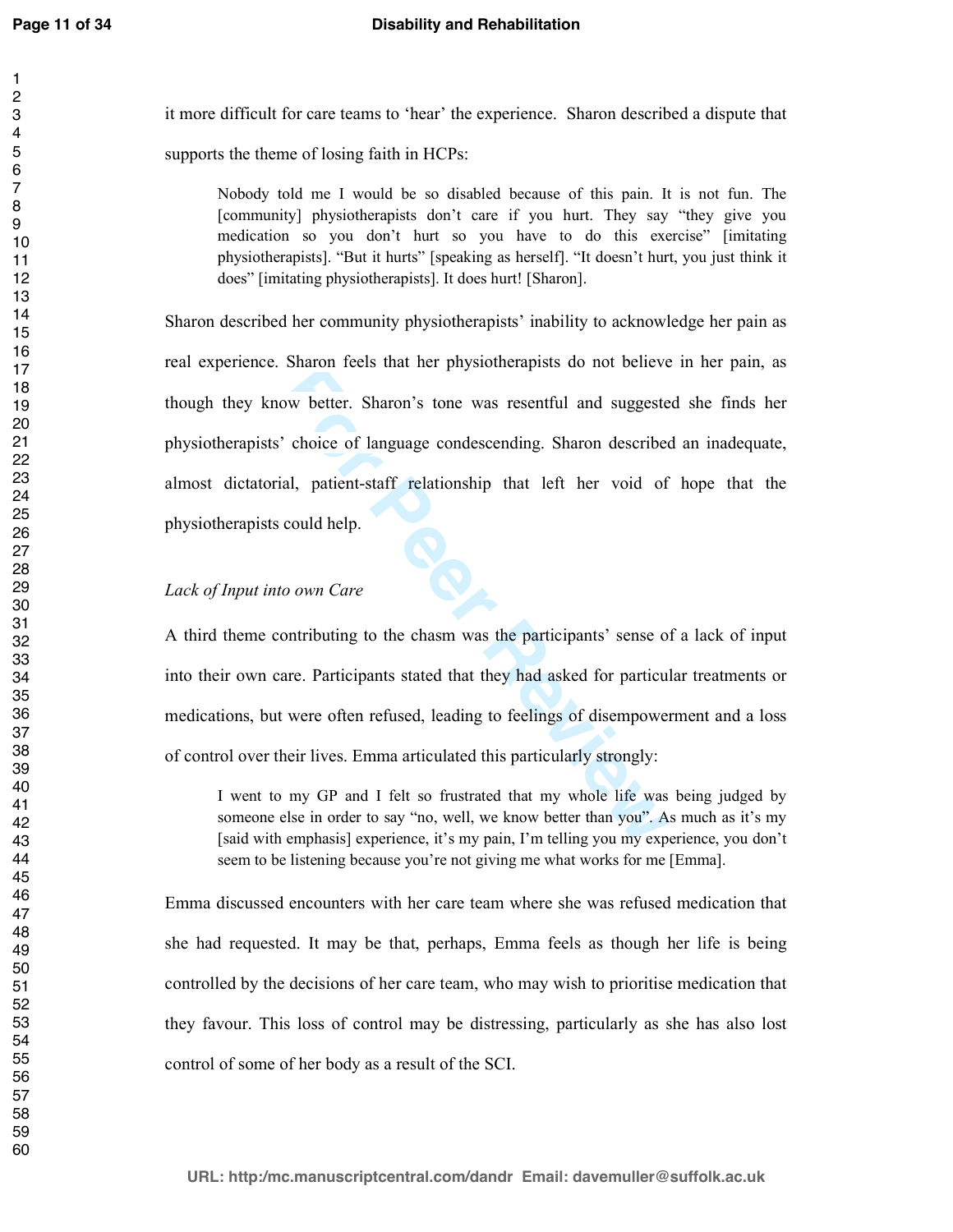#### *The Battle for Ultimate Agency in Life*

The second super-ordinate theme, voiced by seven of the eight participants, was the sense of being engaged in an ongoing battle against their pain for life control, with an adversarial relationship with the pain. This theme is also closely tied with painacceptance, with those reporting an increased sense of acceptance winning their battle by choosing to stop fighting, and those reporting lower acceptance levels losing control to the pain.

#### *Pain is Winning*

**Example 18 Set that they were mostly losing and summing, participants described an inability to live ar lives. Some were more willing to surrender control to the pair lives. Some were more willing to surrender control to** Five of the participants appeared to feel that they were mostly losing against their pain. When pain was winning, participants described an inability to live and make choices about their own lives. Some were more willing to surrender control to their pain, whilst others desperately attempted to escape the pain in order to reduce its grasp on their lives. These attempts were futile, often resulting in further resentment of pain and an increase in pain intensity. Daniel appeared to have lost all hope of regaining control over his life again. When asked how his pain made him feel, he responded:

Just like horrible and low. I feel depressed (…) Because there's no little light at the end any more, it's just like a big black hole. Because it it, it's it's just like, it's never going to end. [Daniel].

This quote illustrates the damaging psychological consequences Daniel associated with his chronic NP. He uses imagery associated with emptiness and lack of control 'like a big black hole'. Daniel suggests that he may have relinquished his hope for a life without pain and has given up hope of winning his battle, illustrated through his use of the idiom 'no light at the end of the tunnel any more'. This catastrophic thinking appears to be associated with Daniel's distress, and average pain intensity of nine on the VAS.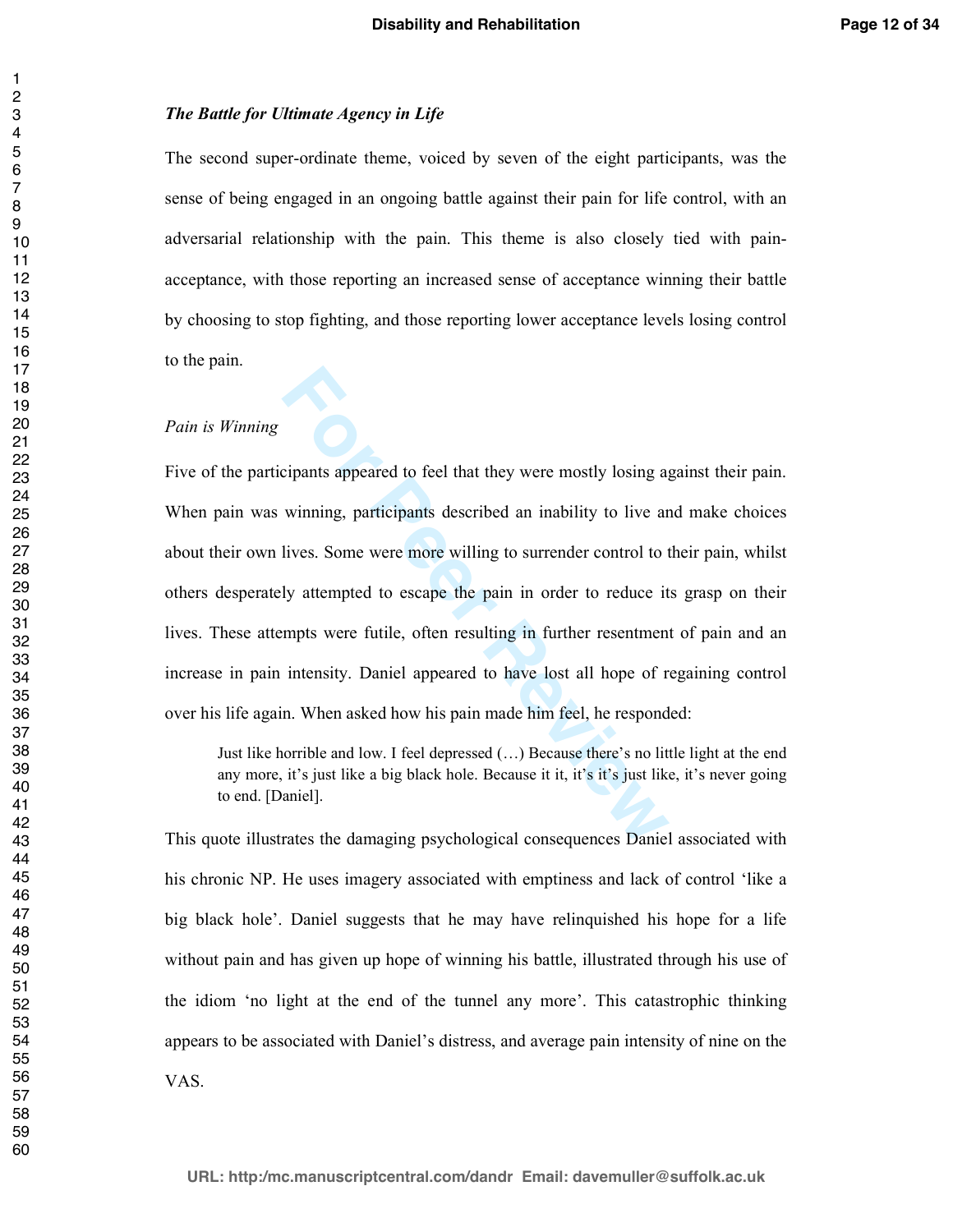$\mathbf{1}$ 

#### **Disability and Rehabilitation**

Rebecca also articulated this theme particularly strongly and appeared to be struggling to function adequately with her pain present. The effect of this passage is cumulative, and it is therefore essential to present a number of quotations together in order to provide rich support the theme:

That's life, and I don't mind being disabled. I don't mind being paralysed, because I can use my arms, and I'm thankful every day for the use of my arms (…) So everything's brilliant it's just the pain and so, hard. And it's just, just so agonising (…) the burning and stinging, it's like fire, and it's just, ugh. It's just like fire, it's horrible. [Rebecca].

It's always been there, the worst thing in my life that's one thing when I do pass away, not looking forward to it yet though, but when I do, I know I'll be smiling in the back of my mind, I'll be thinking at least there'll be no more pain. [Rebecca].

s been there, the worst thing in my life that's one thing when g forward to it yet though, but when I do, I know I'll be smill be thinking at least there'll be no more pain. [Rebecca]. Omments surrounding her dislike of th Rebecca made comments surrounding her dislike of the pain throughout her interview; coping with her pain was a struggle that appeared to dominate her sense of recovery and adjustment to the changes brought by the SCI. She articulated acceptance of her injury, but appeared not to accept her pain. Although Rebecca did not have any plans to end her life, she commented on her death, suggesting that death may be her only escape from her pain. The comments presented here may be indicative of her struggle to live with pain present, suggesting that pain is winning. Her average pain intensity was a maximum of ten on the VAS.

#### *I am Winning*

In contrast to those who appeared to be losing the battle, two participants appeared to be winning, and were able to live their lives with little disruption, despite the presence of pain. These participants placed less focus on the fight to defeat pain, describing it as something that was present but they were able to live with. Harry is an example of a participant accepting his pain as a part of his identity, and able to live with it present:

100%, it's me. It's my identity. It's who I am. It's what happens to me. [Harry].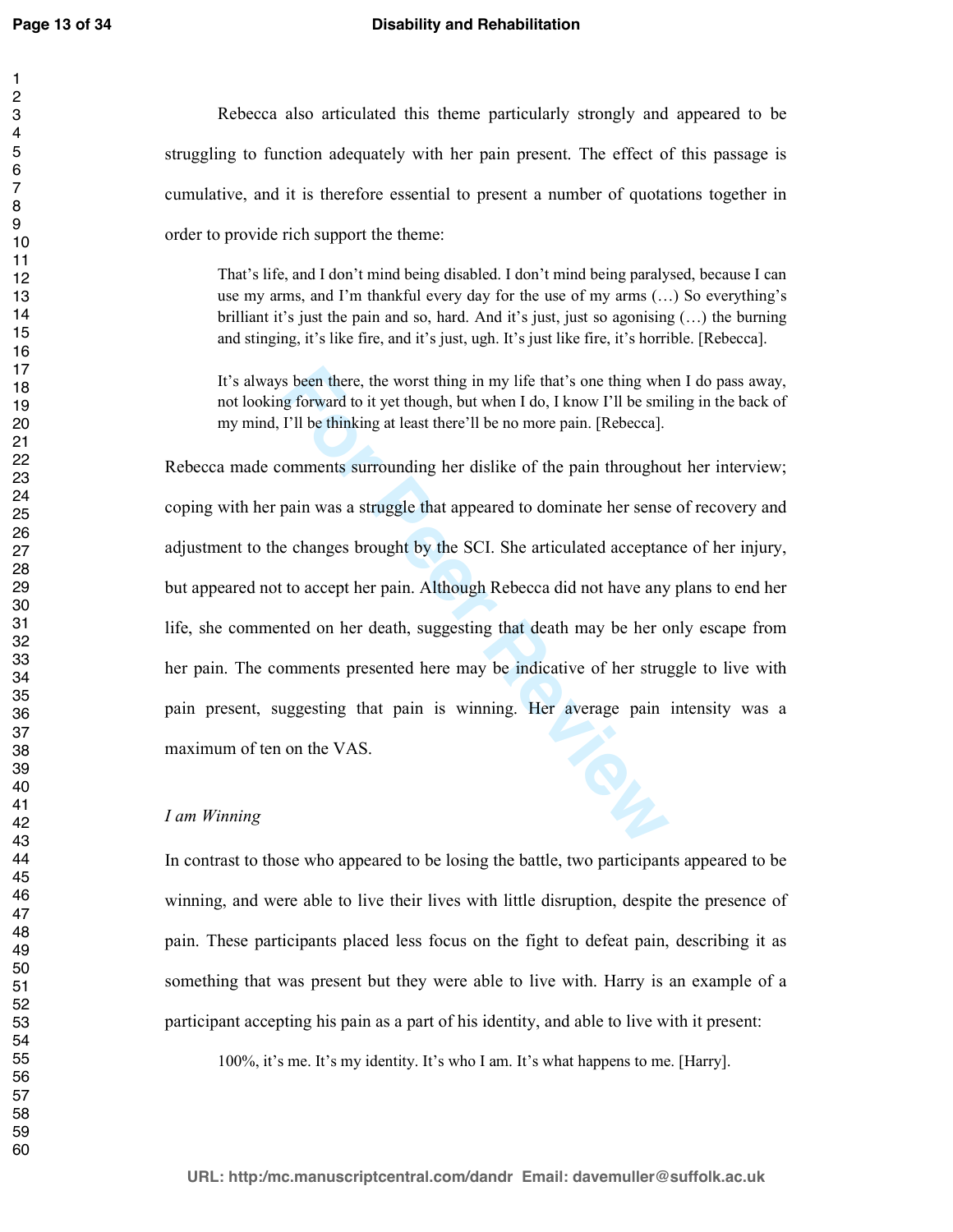If you get a day of pleasure, it erases all memories of the pain, it's remarkable the way the brain works. So, you know, life isn't abject misery for me because I have pleasurable days. [Harry].

Harry's quote implies that he knows pain is sometimes in control but also that pain can be 'trumped' by his other experiences, including pleasure. He suggests an ebb and flow to experience rather than an outright fight. Harry seemed to be well adjusted to his pain, accepting its presence without letting it completely dominate his life and control or impact upon his good days. For Harry, the battle may be a malleable concept, in which the pain may be in control some days, but he seems to be ultimately winning his ongoing battle for control of his life, if not control of pain.

Sean is another participant who did not feel that he had to fight against the pain:

It [pain] hasn't held me back so far (…) just like carrying around another bag I suppose. Don't think about it. It's just another weight ... something I can deal with that I'm not too fussed about, you know, doesn't get in the way as much as possibly other people's responses to pain  $\ldots$ <sup>3</sup> I can't see it holding me back at all really. [Sean].

**Example 18 and 18 and 18 and 18 and 18 and 18 and 18 and 18 and 18 and 18 and 18 and 18 and 18 and 18 and 18 and 18 and 18 and 18 and 18 and 18 and 18 and 18 and 18 and 18 and 18 and 18 and 18 and 18 and 18 and 18 and 18** Sean appraised his pain more positively, which may have been associated with an average daily pain rating of four, one of the lowest pain ratings given by the group. Here, Sean suggests that you have to carry the bag, but you can manage the weight of it. Those who were winning the battle acknowledged that the presence of pain had the potential to restrict their ability to live life they way they wanted, but not totally. The acceptance of NP as part of their lives and identities may benefit their overall coping.

#### *The Coexistence of Social Cohesion and Social Alienation*

The third emerging super-ordinate theme was that of the simultaneous sense of belonging and isolation. In this, participants felt supported by the understanding SCI community, but also reported feeling alienated from the non-understanding able-bodied

<sup>-&</sup>lt;br>3  $\frac{3}{1}$ ... represents a pause in speech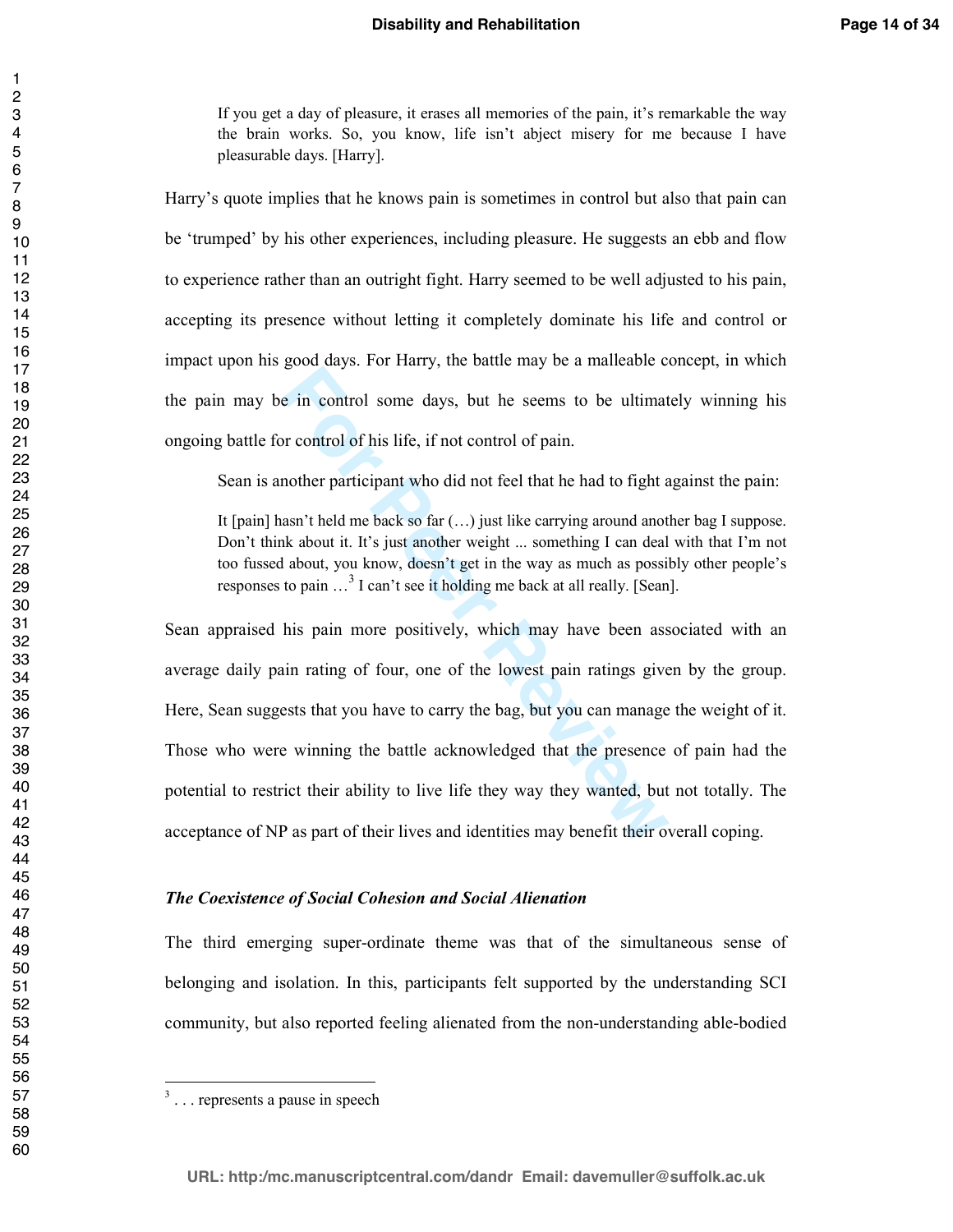$\mathbf{1}$ 

#### **Disability and Rehabilitation**

community. The importance of social support, particularly from other SCI patients, was acknowledged by five of the participants. Despite the acknowledgement of the usefulness of social support, participants purposely chose to exclude themselves from the able-bodied community and create boundaries in order to avoid becoming a burden.

#### *SCI Population are United but Alone in their Experience*

ct experience of it, and that this was beneficial for the<br>essence of resentment towards the non-understand<br>ed, however, due to the difficulty in describing NP and<br>ce of it. As such, participants reported feelings of is<br>mes Participants agreed that they felt understood by other SCI individuals with chronic NP, due to their direct experience of it, and that this was beneficial for their psychological well-being. An essence of resentment towards the non-understanding able-bodied community existed, however, due to the difficulty in describing NP and the able-bodied lack of experience of it. As such, participants reported feelings of isolation from the 'real world'. James is one such participant who commented on the difficulty in articulating pain adequately for able-bodied understanding. He then compared their understanding to that of those with a SCI:

No matter how much family and friends, partners etc., they can believe that they understand, they will never ever truly be able to grasp how painful things are, because you can't physically describe it (...) unless you experience it, you can't. [James].

James' quote suggests that anyone not experiencing chronic pain will struggle to understand it. Further, it suggests that perhaps James also sees it as part of the uniqueness of SCI-specific pain. He also blames himself for not being able to explain the pain adequately. This statement sums up the feelings of the participants within this theme effectively; reflecting his belief that only the SCI population can understand the pain, and that having a SCI is the only way in which to achieve a thorough understanding.

Sharon agreed, contributing evidence for both feelings of unison and isolation:

Unless you're in the wheelchair I know people say "I understand how you feel", but they [able-bodied] don't, you [interviewer] don't [crying] but they do on the website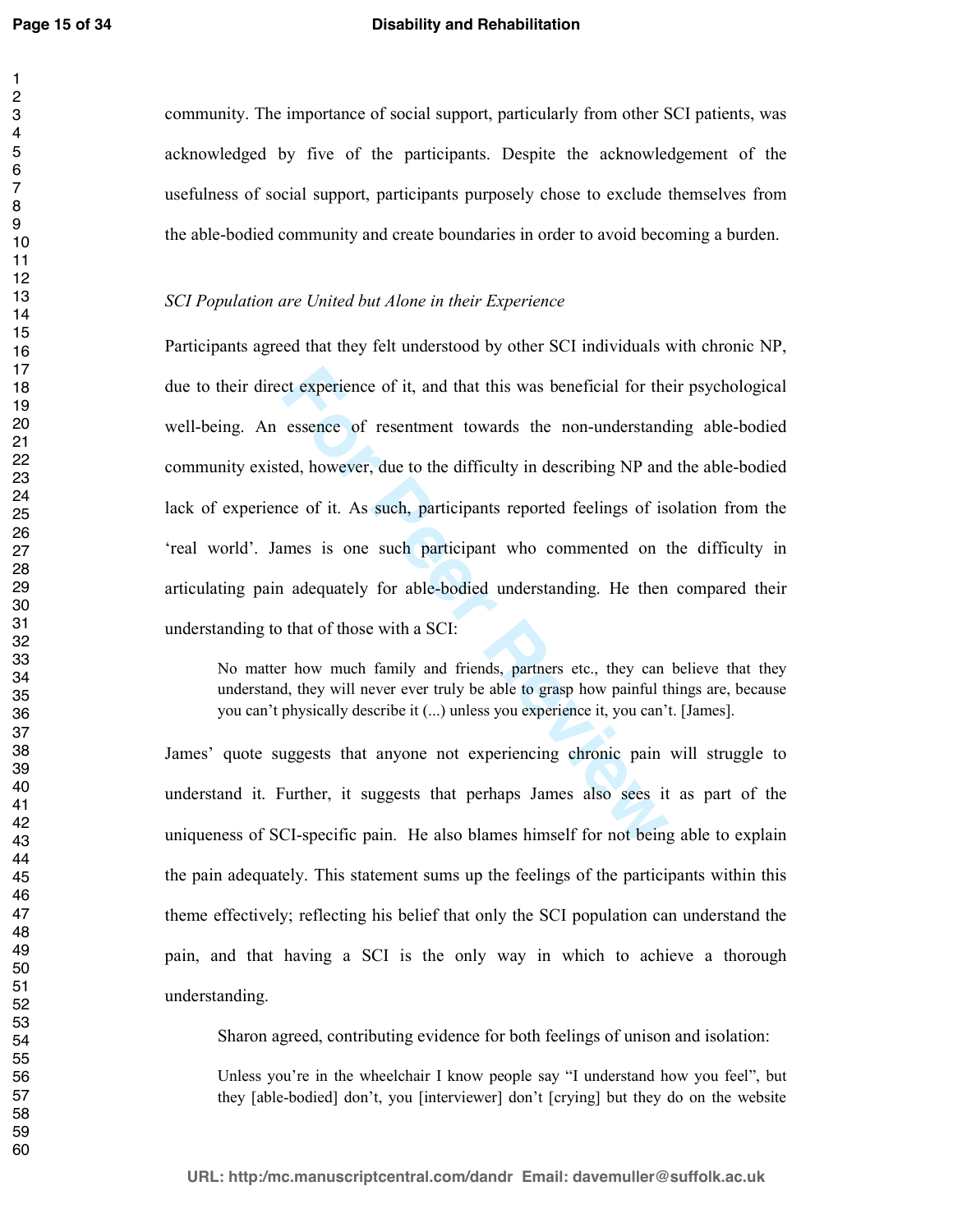[specialised global online SCI community] because they're living that too. It's a great website for support, resources, if you just want to blow off steam, you can do that. It's a great place. [Sharon].

Sharon's distress lay in the fact that the able-bodied do not understand, even where they believe and say that they do, because they are not living the same experience. However, Sharon had instant, direct access to an online network of SCI individuals. She perceived this SCI community as able to provide her with some of the understanding and support she desired. In contrast to her presentation of her experiences with HCPs, she felt that, in the online community, she could discuss her pain and her injury without judgement.

#### *Painful Self as an Affliction on Social Relationships*

munity, she could discuss her pain and her injury with<br> *In Affliction on Social Relationships*<br>
that their pain had a negative impact on loved ones, an<br>
ves as a potential burden. Protective strategies includ<br>
al and refu Participants felt that their pain had a negative impact on loved ones, and struggled with a sense themselves as a potential burden. Protective strategies included self-imposed social withdrawal and refusal to talk about pain, despite acknowledging the potential benefits of discussing pain with others. When discussing the effect of his pain upon his wife, Harry stated:

It makes me feel as if my pain is responsible for her emotional pain (…) it makes me feel uncomfortable, very uncomfortable sometimes. Particularly when the pain is prolonged, and I know that she's suffering because you can see that it's impacting on her  $(...)$  because she loves me she doesn't want me to be so distressed and knowing that I am distressed with all the pain and there's nothing she can do. [Harry]

Harry's concerns with burdening his wife lay in the impact upon her well-being and the psychological distress that it caused for her, with a degree of guilt and responsibility voiced.

The theme of possibly choosing social isolation over the sense of being a burden also arose in Sharon's interview, about her relationships with a therapist:

I was talking to my therapist about it but uh, I'm not any more very much because … how much can you talk about pain? It's just pain. Nobody wants to hear about pain over and over and over again [laughter] so no I guess I don't really talk too much about pain. [Sharon]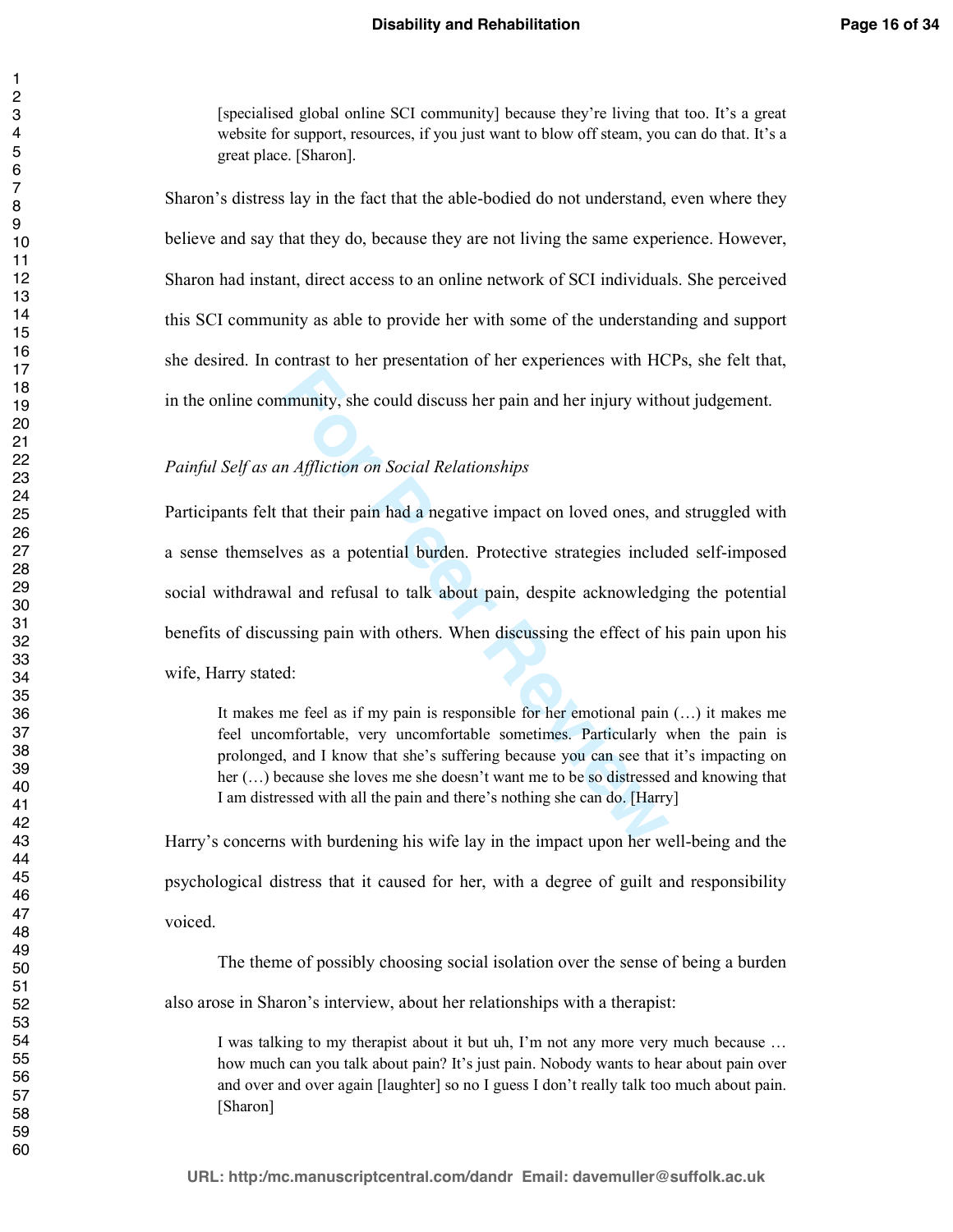**Page 17 of 34**

#### **Disability and Rehabilitation**

Sharon discussed a boundary she placed upon her decisions to talk to others about her pain, restricting opportunities to discuss it order to protect her therapist, or possibly to protect herself from anticipated judgement. Sharon implied that talking about pain was likely to elicit negative social consequences, such as boredom, for the listener.

#### **Discussion**

but to investigate the subjective meanings and experiations. All participants identified NP as the most trough some experienced several sources of pain. Partiblet between the care that they received and the care that the o This study set out to investigate the subjective meanings and experiences of chronic pain in SCI patients. All participants identified NP as the most troublesome pain experience, although some experienced several sources of pain. Participants felt that there was a gap between the care that they received and the care that they desired; this caused feelings of being unheard, and resentment of the apparent reliance upon medication that was unsuitable. Participants also felt that they were locked in battle with their pain, struggling for life control, with acceptance apparently mediating this relationship. They also voiced concerns for their social well-being and implied feared, or even shameful, consequences of talking about the impact of pain to people without SCI. Many chose to avoid discussing pain with people without SCI, with the potential to increase isolation. Non-disclosure appeared to avoid other unwanted social or emotional consequences such as fear of burden, or potential negative judgement.

Each of these themes draws attention to the potential for NP to cause psychological distress in some people, including anxiety and depression, with hopelessness and lack of personal agency key themes among those most distressed. These participants visualised their pain as an endless experience in which they were entrapped, with little hope for regaining a positive outlook or social presence in the future, using catastrophic language and imagery. Other participants voiced that they had found ways to live despite the presence of pain. These participants focused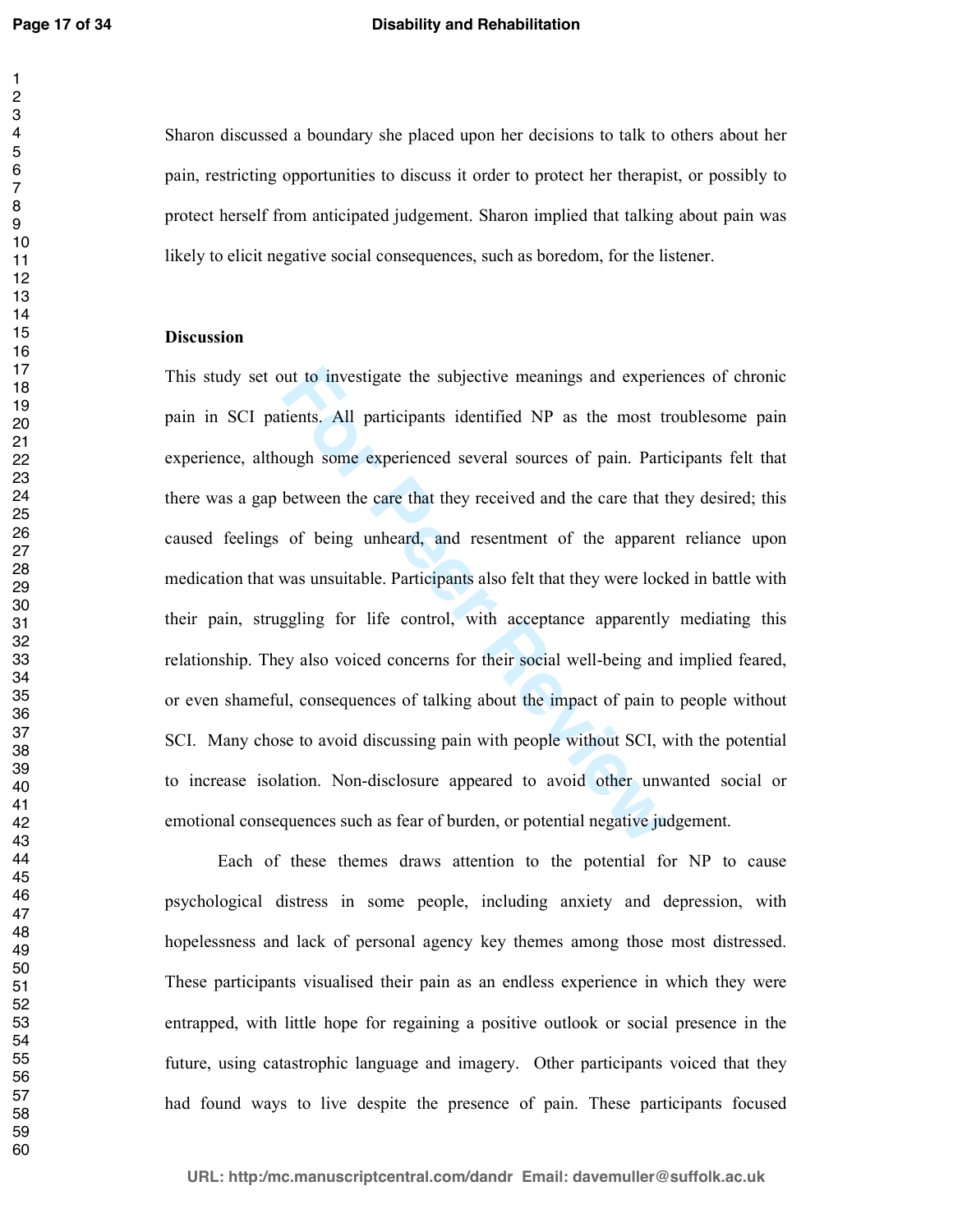predominantly on the futility of trying to beat pain. Although level and quality of articulation differed amongst participants, they raised the themes spontaneously, reinforcing their prominence and pervasiveness within each individual's experience.

ons not to adhere to their drug regimes, choosing to red<br> **Example 1** completely. This appears to be a common occurrence<br>
, and has been previously identified as a problem for<br>
sts that SCI patients with NP are engaged in The first sub-ordinate theme voiced by participants was the apparent reliance upon medication, which participants felt was ineffective and unhelpful. As a result of the perceived reliance, fears of dependency, and the occurrence of undesirable sideeffects such as sedation and interrupted cognitive performance, some participants made conscious decisions not to adhere to their drug regimes, choosing to reduce their dose or to abandon them completely. This appears to be a common occurrence in chronic pain populations [39], and has been previously identified as a problem for those with SCI [31]. This suggests that SCI patients with NP are engaged in a 'trade-off', willing to give up pain relief in favour of fewer side-effects and freedom from anxieties, in the same way as non-SCI chronic pain patients [40].

The second sub-ordinate theme that participants voiced was related to patients' negative relationships with HCPs, who continued to offer treatment that they found inadequate. This mirrors findings in the general chronic pain literature. Eccleston, Williams, and Rogers [41] suggested that relationships with HCPs could mediate distress in chronic pain patients, whilst Coulter & Fitzpatrick [42] suggest that patient dissatisfaction may result in reduced adherence to medication. Hansson, Fridlund, Brunt, Hansson, and Rask [43] studied chronic pain patients' experiences of the healthcare system, finding that staff tended to focus upon their areas of expertise, such as medication, potentially ignoring psychosocial difficulties. This theme would suggest that continuing with this strategy is unhelpful for any chronic pain sufferer, regardless of the possible medical aetiology of the pain.

 $\mathbf{1}$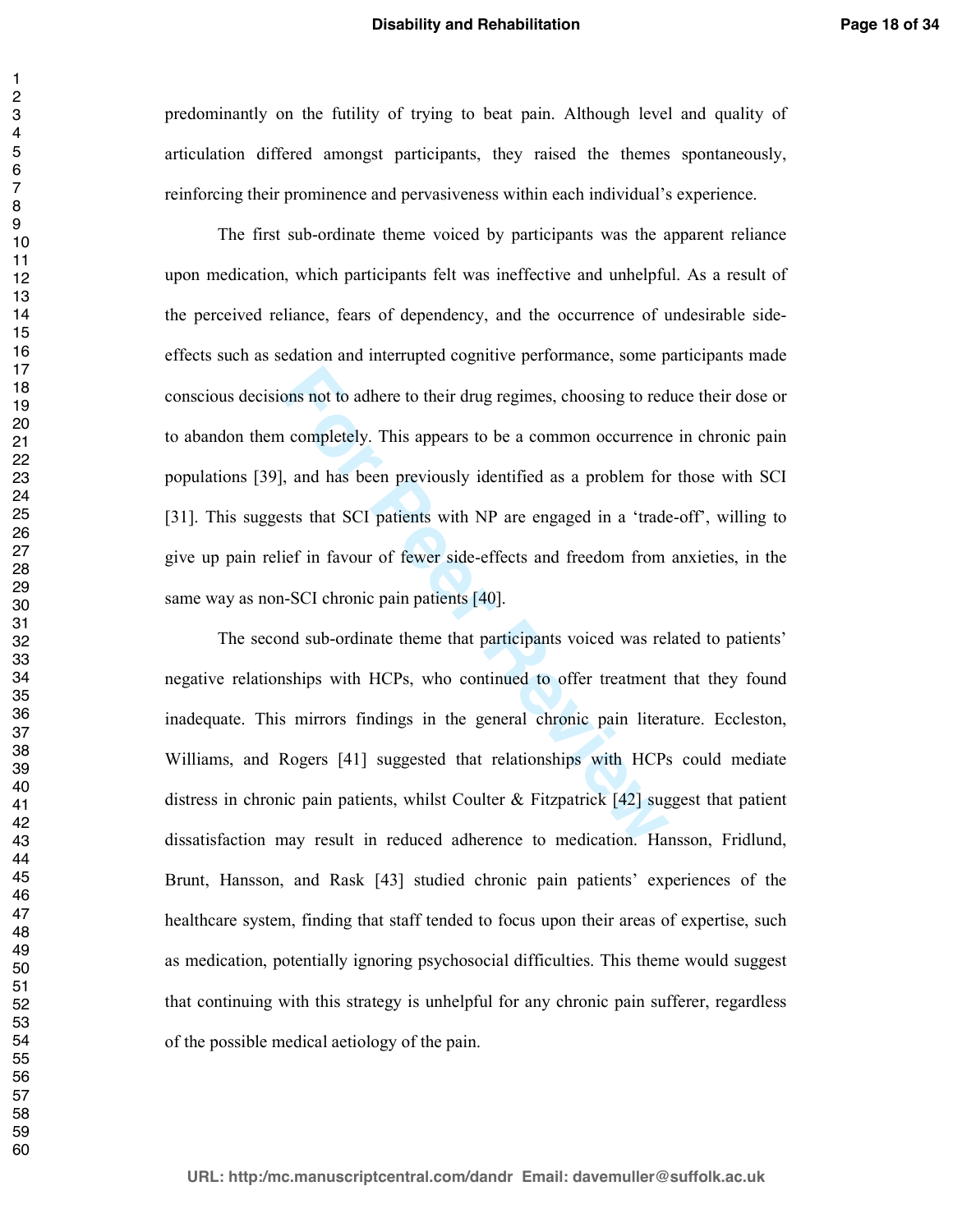#### **Disability and Rehabilitation**

explore why the collaborative ethos so embedded in S<br>ng [46] appears to be absent from communication ab<br>ective of participants. This theme echoes research r<br>ality of the HCP-patient relationship and medication<br>ests that, c The third sub-ordinate theme arising within the chasm reflects this, suggesting that patients would welcome HCPs accepting pain as the patient describes it, and actively considering other ways of enhancing patient control. Pain-related distress and frustration may be reduced if HCPs accredit patients, and offer them empowerment and responsibility. Collaborative efforts between patients and staff, in which HCPs can provide medical knowledge and support as and when it is required [44], such that patients can make informed decisions and drive their own rehabilitation [45]. It would be interesting to explore why the collaborative ethos so embedded in SCI rehabilitation and goal planning [46] appears to be absent from communication about NP, at least from the perspective of participants. This theme echoes research regarding a link between the quality of the HCP-patient relationship and medication adherence [47]. This theme suggests that, currently, a discrepancy exists between what sort of response SCI patients want from HCP's in relation to their experience of NP and what they are offered. This discrepancy was also identified by Lofgren  $\&$  Norrbrink [28], who explored the experiences of people with SCI when offered specific, collaborative pain management interventions based on evidence from general chronic pain population.

The concept of the battle for control was another prominent super-ordinate theme, dictating an internal struggle for ultimate life control between the individual and their pain, suggesting that there is a psychological aspect of the pain experience after SCI that may be managed. More pain acceptance, and beliefs that the pain is not always in control, was associated with less expressed distress and pain related disruption. Where individuals feel that pain is in their control, quality of life, community reintegration, and physical and psychological outcomes are improved [12]. Lower acceptance appeared alongside struggles to obtain life control and potential catastrophising, with those 'losing the battle to pain' tending be associated with tortuous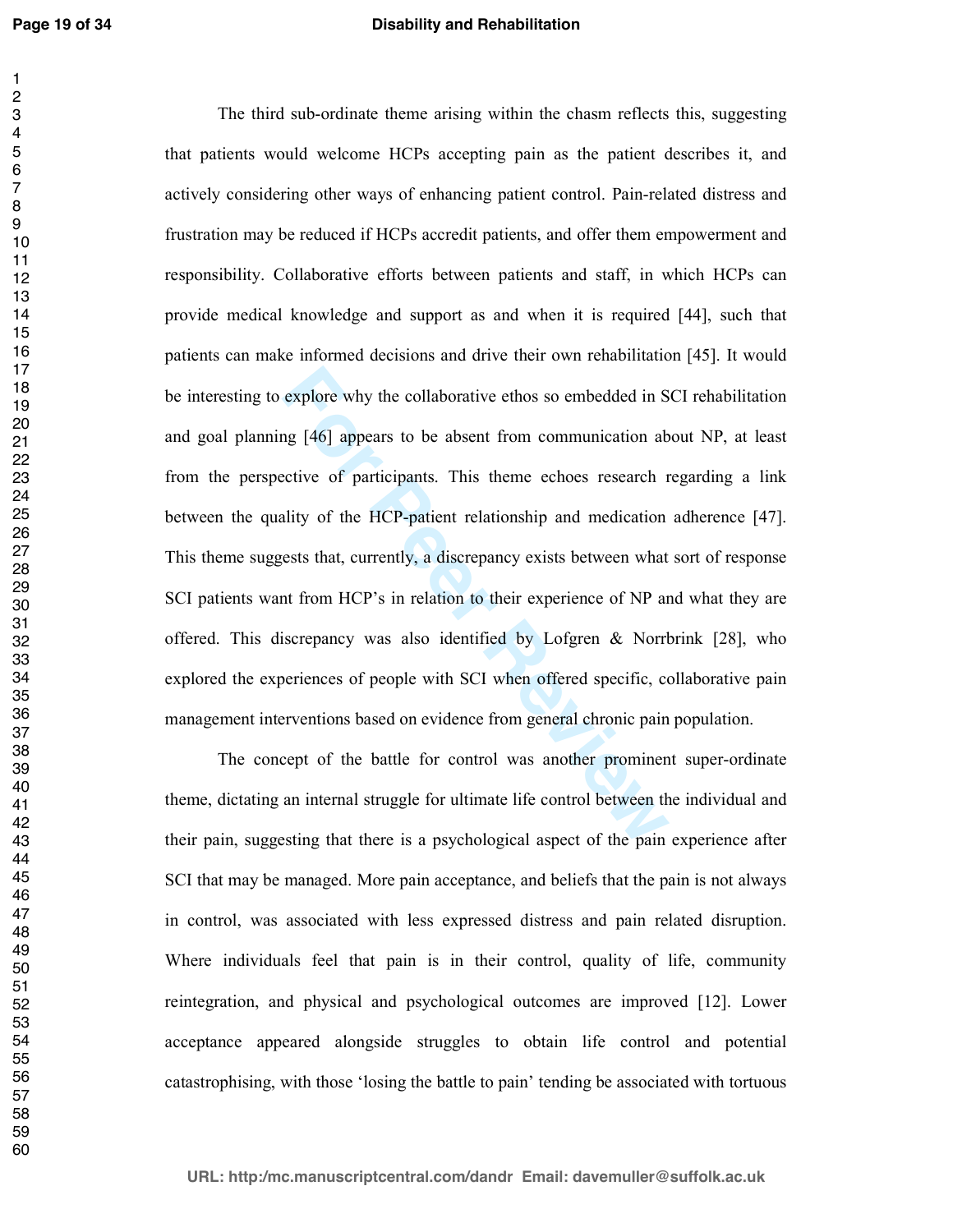metaphors and imagery. This polarisation of language may have resulted from an attempt to convey the extent of their distress to others.

These fearful thoughts may be considered as taking the form of catastrophic thinking, a well documented phenomena in research on non-NP populations. This appraisal style considers pain as a threat, which Walsh and Radcliffe [48] suggest may contribute to its disruptiveness and intensity, and may increase physical and psychological disability in chronic low back pain. The emotive nature of images in this theme may have informed a heightened vigilance towards pain, thus causing increased pain intensity and disruption, as documented in the general chronic pain literature [49].

informed a heightened vigilance towards pain, thus can informed a heightened vigilance towards pain, thus can distruption, as documented in the general chronic pain me echoes results of a Grounded Theory analysis of acc c This theme echoes results of a Grounded Theory analysis of acceptance in those with SCI-specific NP [29], finding that acknowledging the permanence of pain, and the ability to live with pain present, reduced suffering. This also indicates that the already established relationship between acceptance and adjustment to pain [50] exists in the SCI population, and such pain acceptance may be associated with reduced pain perception and reduced distress [51]. This suggests that a simple target for interventions with SCI patients might be fostering a sense of control, shifting focus away from the emphasis on reducing pain intensity to responses to distress, and the issue of focussing on pursuing valued activities, and identity. Indeed, outpatient engagement in acceptance-based therapies in order to reduce catastrophic thoughts may have a much greater impact on psychological well-being than pain intensity alone [52]. The need for acknowledgment of distress and life restriction was a key theme in participants' wishes for treatment.

The third super-ordinate theme arising from the analysis identified that there exists a simultaneous occurrence of social unison with other SCI individuals, and social isolation from the available able-bodied social support. The social context of chronic

 $\mathbf{1}$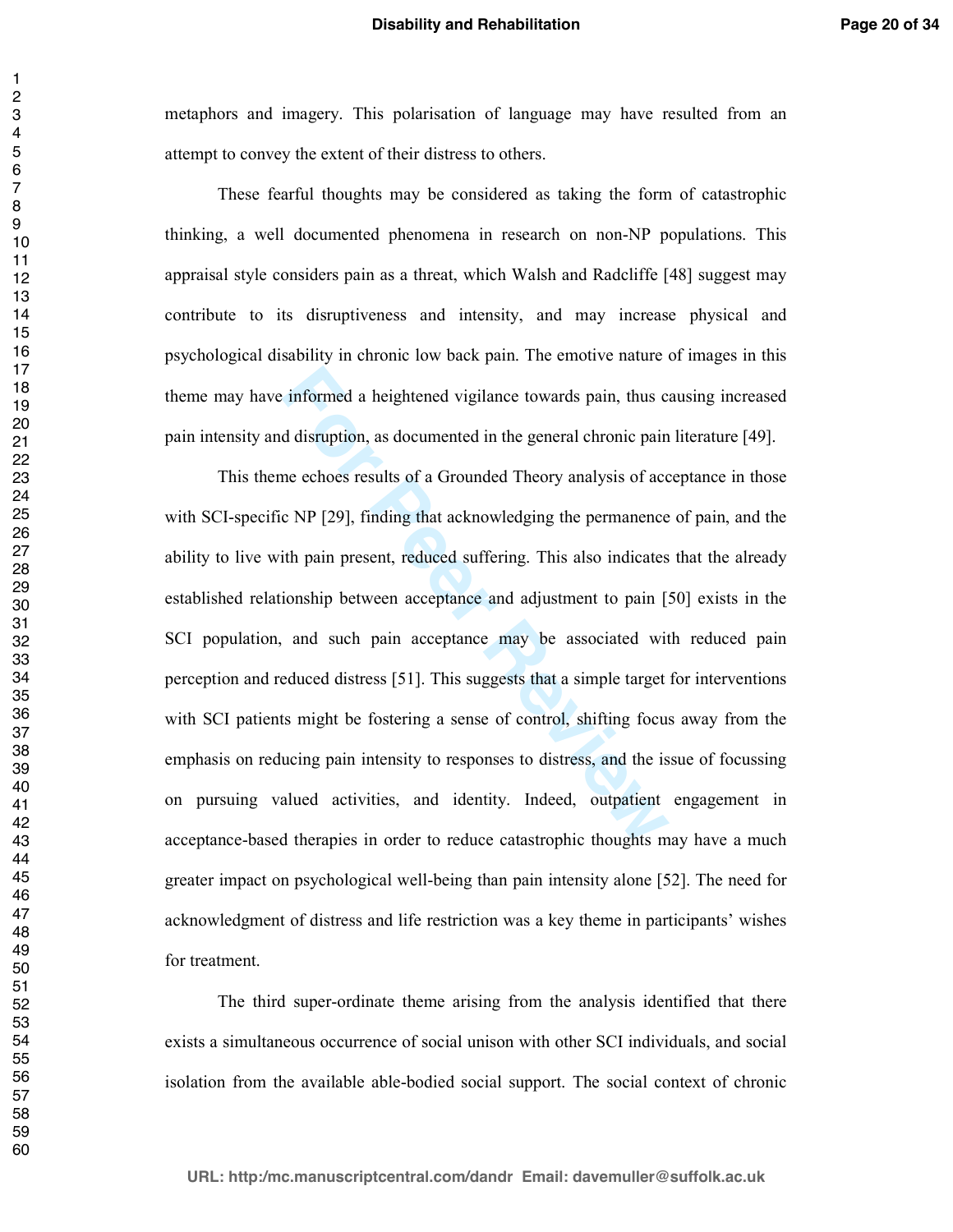#### **Disability and Rehabilitation**

pain is influential in adjustment [53], and this result may contribute to this idea. In line with results found by Dickson, Ward, O'Brien, Allen, and O'Carroll [54], outpatients articulated experiencing a connection with other SCI patients, bonded by their shared experiences, but felt that they lost this camaraderie and community spirit upon discharge. This loss of camaraderie may serve as a barrier to community reintegration, adjustment and pain acceptance following discharge from a spinal unit for those whose distress remains heightened by the presence of pain.

In this study voiced their attempts at social withdrew in from burdening their friends and families. Further, 1<br>
It to those who understood their pain may have contribu<br>
Staples, Reid, Bennett, and Briggs [55], found comp<br> Participants in this study voiced their attempts at social withdrawal in order to prevent their pain from burdening their friends and families. Further, participants who chose to only talk to those who understood their pain may have contributed to their own isolation. Closs, Staples, Reid, Bennett, and Brigg s [55], found comparable results in chronic pain patients, who also engaged in social withdrawal as a result of concern for the impact of their pain on social relationships, and increased self-perceived burden (SPB). This SPB may have a negative impact upon psychological wellbeing and is predictive of suicidal ideation [56]. Feelings of SPB are important to target in pain management, particularly due to its positive correlation with pain intensity, depression and anxiety [57, 58], and its impact on the well-being of patient friends and families, who are at increased risk of suffering depression and anxiety [59]. Outpatient social support through the use of peer and family mentoring discussions may therefore be informed by staff knowledge of ongoing pain, in order to improve such social support.

The experience of chronic NP shares a number of similarities with non-SCI chronic pain, framed within the biopsychosocial model [19, 60]. Multidisciplinary pain management programmes (PMPs) have shown general effectiveness for non-SCI chronic pain, yet SCI-specific pain has remained resistant to these [18], suggesting the need to tailor PMPs to the specific needs of the SCI population. However, this data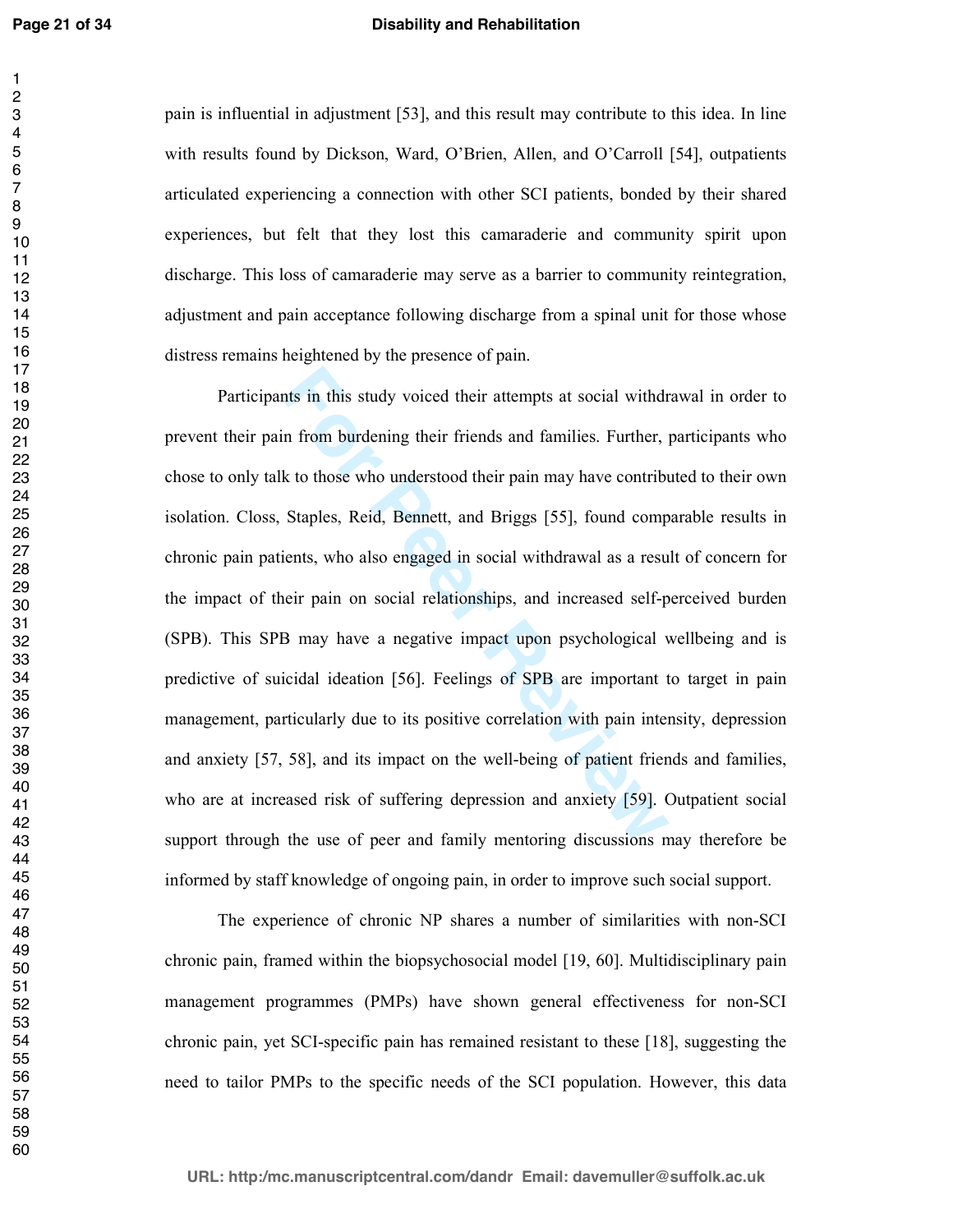suggests that even interventions in routine clinical follow-up of SCI patients, rather than in specific PMPs, may have a potential impact on distress. Both the present study, and previous content analysis of questionnaires completed by SCI patients [61], indicate that those living with SCI have a desire for dialogue with those working with them, and that HCPs would benefit from listening to each individual's personal story. Focus upon improving the sense of life control, acceptance, living well despite pain, and addressing social isolation may also be of benefit to SCI patients' well-being.

Harly useful intervention for this population may be that<br>
I-documented evidence base for increasing pain tolerar<br>
I-documented evidence base for increasing pain tolerar<br>
ICI chronic pain populations [62]. Mindfulness may A particularly useful intervention for this population may be that of mindfulness, which has a well-documented evidence base for increasing pain tolerance and reducing distress in non-SCI chronic pain populations [62]. Mindfulness may be useful for those wishing to reduce or avoid medication use, such as participants in this study, due to its ability to shift the focus to experience and reduce the desire for pain medication as a means to solve a problem [63]. Further research has found benefits of mindfulness in terms of physical and psychological well-being [64], and interpersonal relationships [65]. Comparable to these findings, the only study examining state mindfulness in those with SCI suggested that being more mindful reduced the use of avoidance techniques in response to negative events, and depressive symptoms, resulting in increased positive mood [66].

#### **Limitations & Future Research**

The nature of the IPA methodology limits the degree to which conclusions can be drawn about any causal links between themes. It may be beneficial for future research to explore quantitative perceptions of the quality of patients' interpersonal relationships with family, friends, the SCI community, and HCPs, as well as quantitative measures of catastrophising, adjustment to SCI, and perceived life control, in order to validate the themes presented here. It may also be of benefit to interview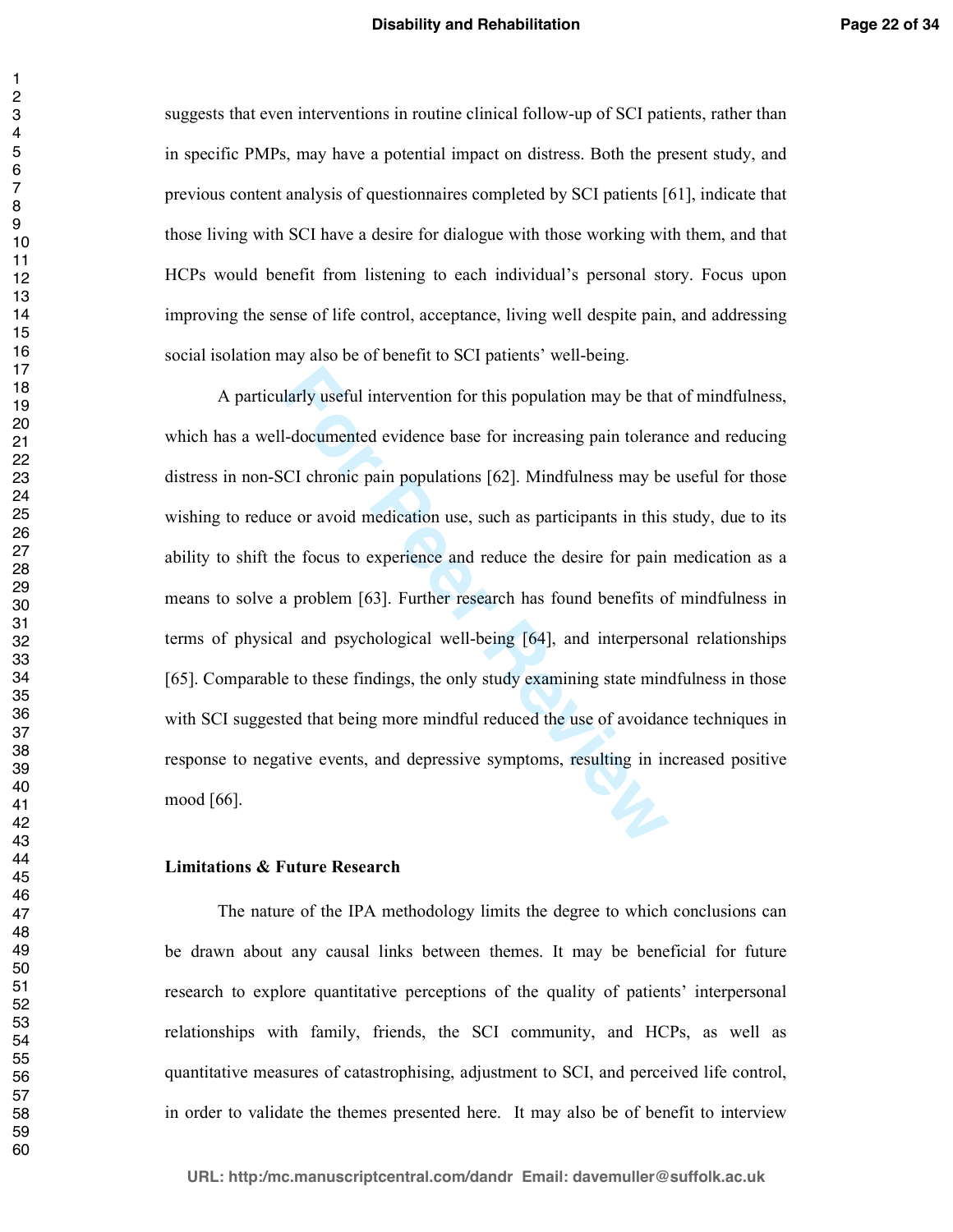$\mathbf{1}$ 

#### **Disability and Rehabilitation**

HCP's who work with SCI patients, in order to understand what barriers to implementing a biopsychosocial care pathway for NP exist, and how these might be overcome.

Example if the themes are replicable. Previous qualitative reserved and Grounded Theory, has been conducted with the viously been utilised to enhance our understanding of the viously been utilised to enhance our understand It may be argued that the small sample may not have been a good representation of the general SCI population. It was also a self-selecting sample, suggesting that the participants may have been more willing to talk to a stranger about their pain than the rest of the non-volunteering population. Data from another outpatient sample may be useful to explore if the themes are replicable. Previous qualitative research, including content analysis and Grounded Theory, has been conducted with the SCI population. IPA has not previously been utilised to enhance our understanding of SCI-specific NP, and this study allowed for a deeper level of understanding of the experience to be reached by listening to the stories of those living with it, and allowing them to articulate the most important issues to them. There was also value in linking lived experience with some of the published quantitative and qualitative literature. Social factors, including relationships with HCP's, and communication about medication, were central issues to participants' experiences but are relatively under-represented in the quantitative literature compared to study of personal, internal cognitive factors such as perceived control and catastrophising.

#### **Acknowledgements**

We would like to thank all of the participants and staff at The National Spinal Injuries Centre, Stoke Mandeville Hospital, for their time and co-operation.

#### **Declaration of Interests**

None.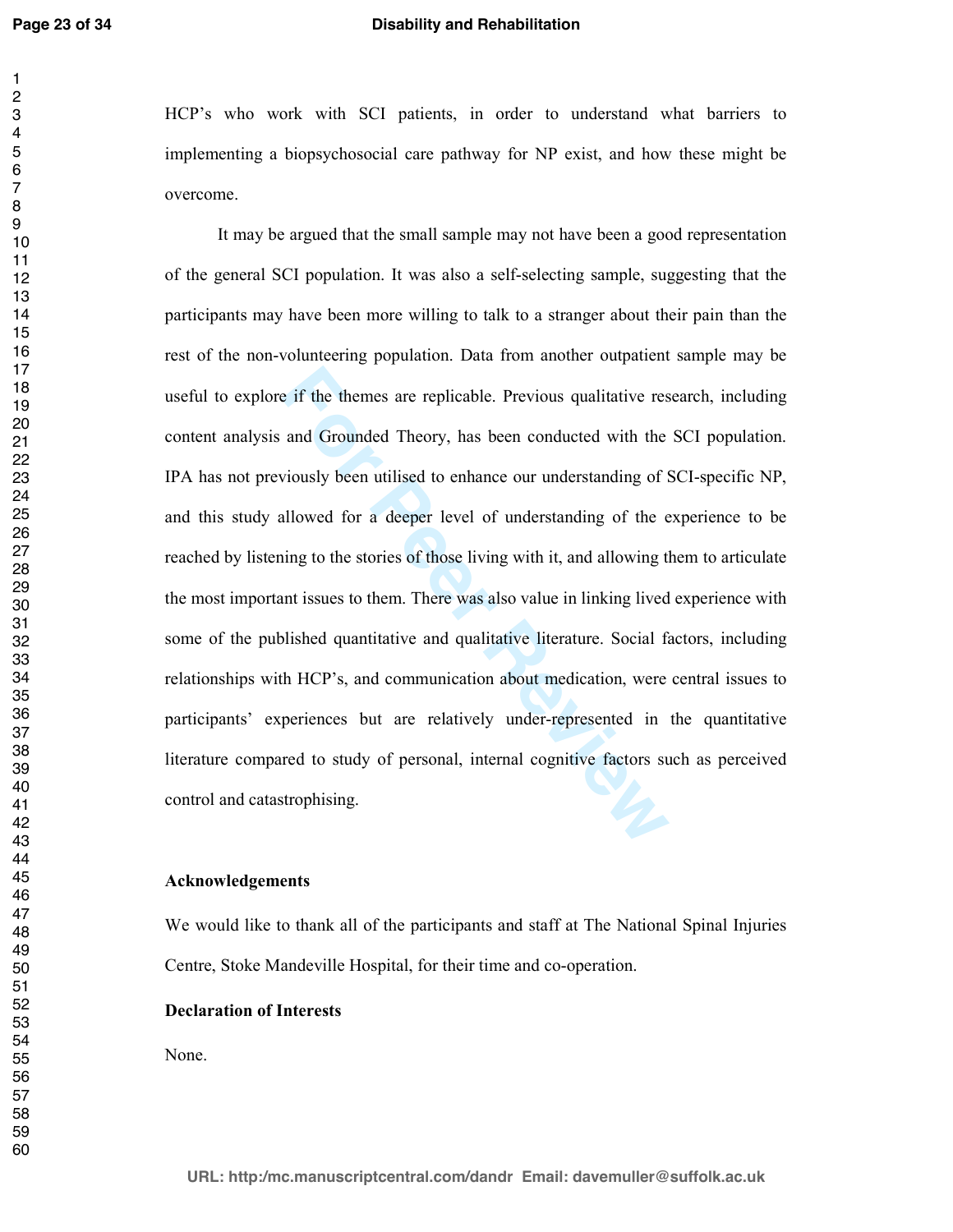#### **References**

- 1. Kennedy P, Frankel H, Gardner B, Nuseibeh I. Factors associated with acute and chronic pain following traumatic spinal cord injuries. Spinal Cord 1997;35:814- 817.
- 2. Modirian E, Pirouzi P, Soroush M, Karbalaei-Esmaeili S, Shojaei H, Zamani H. Chronic pain after spinal cord injury: results of a long-term study. Pain Medicine 2010;11(7):1037-1043.
- I. Norrbrink C, Hultling C, Molander C. Neuropathic<br>
spinal cord injury relations to gender, spinal level, compared to the time of injury. Spinal Cord 2004;42:665-673.<br>
J. Management of neuropathic pain following spinal 3. Werhagen L, Norrbrink C, Hultling C, Molander C. Neuropathic pain after traumatic spinal cord injury – relations to gender, spinal level, completeness, and age at the time of injury. Spinal Cord 2004;42:665-673.
- 4. Siddall PJ. Management of neuropathic pain following spinal cord injury: now and in the future. Spinal Cord 2009;47:352-359.
- 5. Bennett M. The LANSS Pain Scale: the Leeds assessment of neuropathic symptoms and signs. Pain 2001;92(1-2):147-157.
- 6. Jensen MP, Hoffman AJ, Cardenas DD. Chronic pain in persons with spinal cord injury: A survey and longitudinal study. Spinal Cord 2005;43:704-712.
- 7. Siddall PJ, McClelland JM, Rutkowski SB, Cousins MJ. A longitudinal study of the prevalence and characteristics of pain in the first 5 years following spinal cord injury. Pain 2003;103:249-257.
- 8. Widerstrom-Noga EG, Felipe-Cuervo E, Broton JG, Duncan RC, Yezierski RP. Perceived difficulty in dealing with consequences of spinal cord injury. Archives of Physical Medicine and Rehabilitation 1999;80(5):580-586.
- 9. Murray RF, Asghari A, Egorov DD, Rutkowski SB, Siddall PJ, Soden RJ, Ruff R. Impact of spinal cord injury on self-perceived pre- and post-morbid cognitive, emotional and physical functioning. Spinal Cord 2007;45(6):429–36.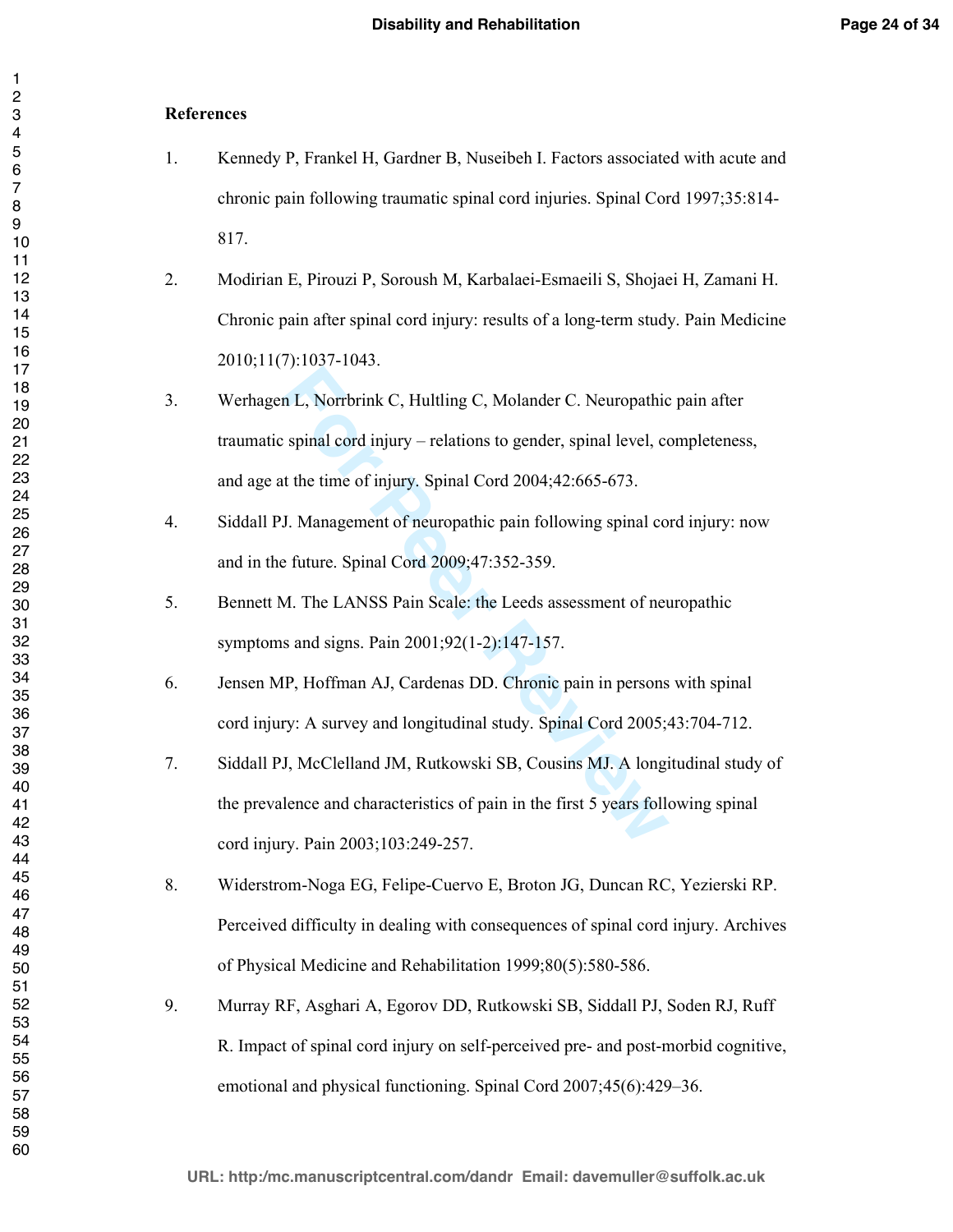$\mathbf{1}$  $\overline{c}$  $\overline{\mathbf{4}}$  $\overline{7}$  $\boldsymbol{9}$ 

#### **Disability and Rehabilitation**

| 10. | Westgren N, Levi R. Quality of life and traumatic spinal cord injury. Archives     |
|-----|------------------------------------------------------------------------------------|
|     | of Physical Medicine and Rehabilitation 1998;79(11):1433-39.                       |
| 11. | Putzke JD, Richards JS, Hicken BL, DeVivo MJ. Interference due to pain             |
|     | following spinal cord injury: Important predictors and impact on quality of life.  |
|     | Pain 2002;100:231-242.                                                             |
| 12. | Craig AR, Tran Y, Middleton J. Psychological morbidity and spinal cord injury:     |
|     | A systematic review. Spinal Cord 2009;47:108-114.                                  |
| 13. | Hoffman JM, Bombardier CH, Graves DE, Kalpakjian CZ, Krause JS. A                  |
|     | longitudinal study of depression from 1 to 5 years after spinal cord injury.       |
|     | Archives of Physical Medicine and Rehabilitation 2011;92:411-418.                  |
| 14. | Ataoglu E, Tiftik T, Kara M, Tunc H, Ersoz M, Akkus S. Effects of chronic pain     |
|     | on quality of life and depression in patients with spinal cord injury. Spinal Cord |
|     | 2013;51(1):23-26.                                                                  |
| 15. | Campbell LC, Clauw DJ, Keefe FJ. Persistent pain and depression: A                 |
|     | biopsychosocial perspective. Biological Psychiatry 2003;54:399-409.                |
| 16. | Banks SM, Kerns RD. Explaining high rates of depression in chronic pain: A         |
|     | diathesis-stress framework. Psychological Bulletin 1996;119:95-110.                |
| 17. | Ullrich PM, Lincoln RK, Tackett MJ, Miskevics S, Smith BM, Weaver FM.              |
|     | Pain, Depression, and Health Care Utilization Over Time After Spinal Cord          |
|     | Injury. Rehabilitation Psychology 2013;58(2):158-165.                              |
| 18. | Nicholson Perry K, Nicholas MK, Middleton J, Siddall PJ. Psychological             |
|     | characteristics of people with spinal cord injury-related persisting pain referred |
|     | to a tertiary pain management center. Journal of Rehabilitation Research and       |
|     | Development 2009;46(1):57-68.                                                      |
|     |                                                                                    |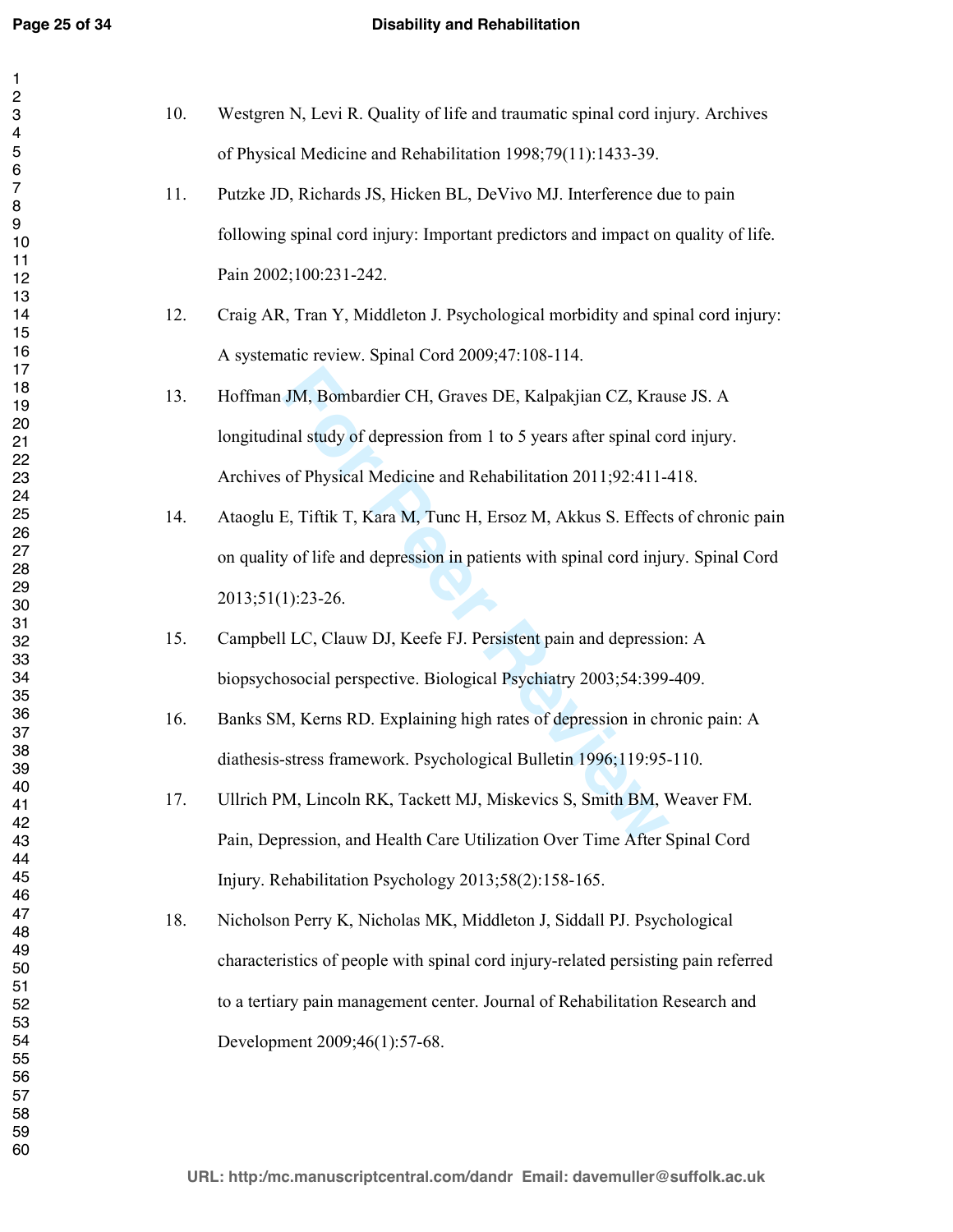- 19. Engel GL. The need for a new medical model: a challenge for biomedicine. Science 1977;196:129-136.
- 20. Cardenas DD, Jensen MP. Treatments for chronic pain in persons with spinal cord injury: a survey study. Journal of Spinal Cord Medicine 2006;29:109–117.
- 21. Siddall PJ, Middleton JW. A proposed algorithm for the management of pain following spinal cord injury. Spinal Cord 2006;44:67-77.
- 22. Widerstrom-Noga EG, Finnerup NB, Siddall PJ. Biopsychosocial perspective on a mechanisms-based approach to assessment and treatment of pain following spinal cord injury. Journal of Rehabilitation Research and Development 2009;46(1):1-12.
- isms-based approach to assessment and treatment of pa<br>rd injury. Journal of Rehabilitation Research and Devel<br>1):1-12.<br>R, Stoelb BL, Jensen MP, Ehde D, Raichle KA, Carden<br>cial factors and adjustment to chronic pain in spin 23. Molton IR, Stoelb BL, Jensen MP, Ehde D, Raichle KA, Cardenas DD. Psychosocial factors and adjustment to chronic pain in spinal cord injury: Replication and cross-validation. Journal of Rehabilitation Research Development 2009;46(1):31-42.
- 24. Boothby JL, Thorn BE, Overduin LY, Ward LC. Catastrophizing and perceived partner responses to pain. Pain 2004;109(3):500–6.
- 25. Romano JM, Turner JA, Jensen MP, Friedman LS, Bulcroft RA, Hops H, Wright SF. Chronic pain patient-spouse behavioural interactions predict patient disability. Pain 1995;63(3):353–60.
- 26. Rees T, Smith B, Sparkes AC. The influence of social support on the lived experiences of spinal cord injured sportsmen. Sport Psychologist 2003;17(2):135-156.
- 27. Sparkes AC, Smith B. Men, spinal cord injury, memories and the narrative performance of pain. Disability and Society 2008;23(7):679-690.

 $\mathbf{1}$  $\overline{c}$  $\overline{7}$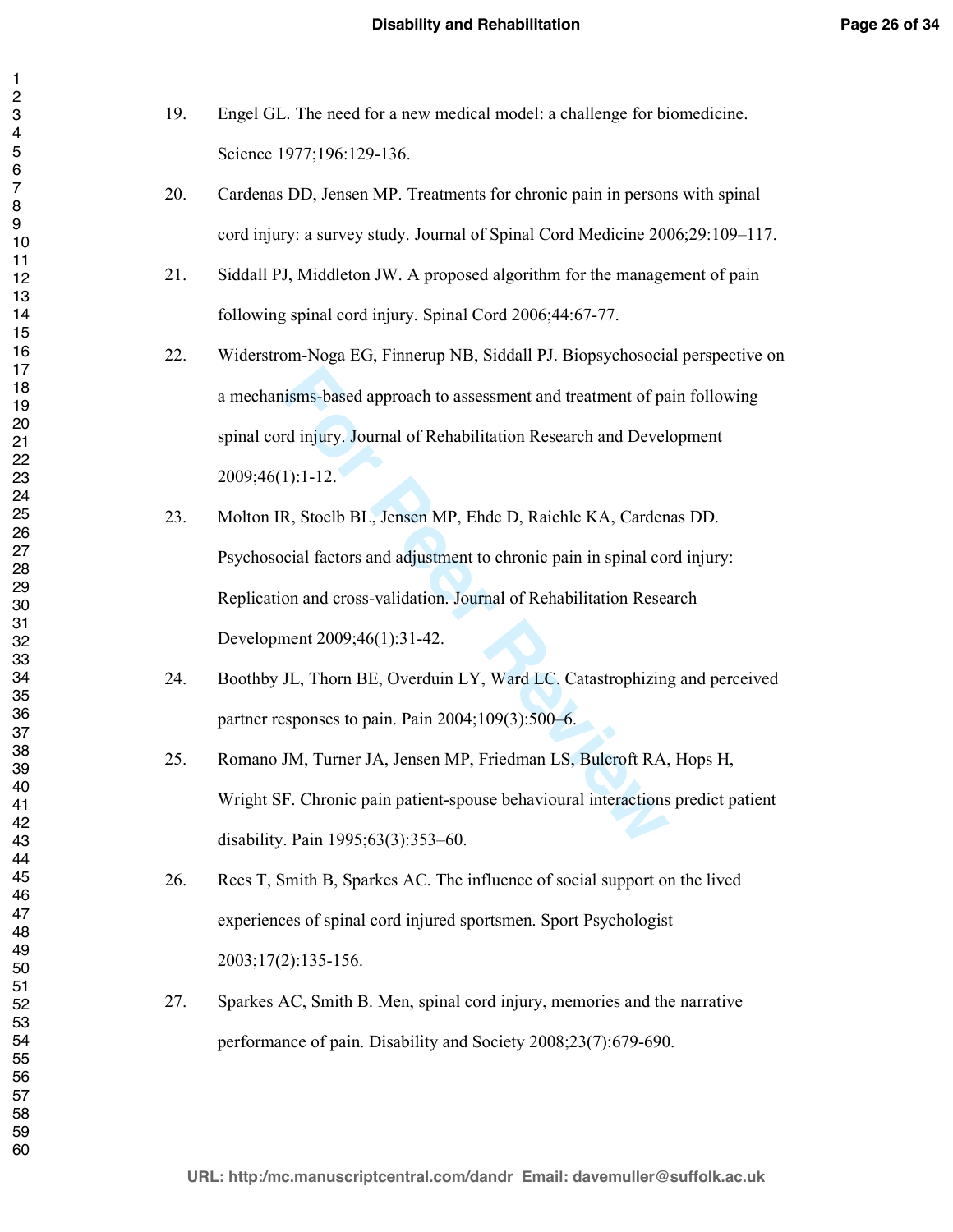#### **Disability and Rehabilitation**

| 1                                      |  |
|----------------------------------------|--|
| 2<br>3                                 |  |
|                                        |  |
| 4                                      |  |
| 5                                      |  |
| 6                                      |  |
| 7                                      |  |
| 8<br>9                                 |  |
|                                        |  |
| 10                                     |  |
| 11                                     |  |
|                                        |  |
| 12 13 14 15 16 17 1                    |  |
|                                        |  |
|                                        |  |
|                                        |  |
| 18                                     |  |
| 19                                     |  |
| 20<br>21                               |  |
|                                        |  |
| 22                                     |  |
|                                        |  |
| 23<br>24<br>25                         |  |
|                                        |  |
|                                        |  |
| 26<br>27<br>28<br>29<br>30<br>31<br>31 |  |
|                                        |  |
|                                        |  |
|                                        |  |
|                                        |  |
| 32<br>33                               |  |
| 34                                     |  |
| 35                                     |  |
| 36                                     |  |
| 37                                     |  |
| 38                                     |  |
| 39                                     |  |
| 40                                     |  |
| 41                                     |  |
| 42                                     |  |
| 43<br>44                               |  |
| 45                                     |  |
| 46                                     |  |
| 47                                     |  |
| 48                                     |  |
| 49                                     |  |
| 50                                     |  |
| 51                                     |  |
| 52                                     |  |
| 53                                     |  |
| 54                                     |  |
| 55                                     |  |
| 56                                     |  |
| 57                                     |  |
| 58                                     |  |
| 59                                     |  |
| 60                                     |  |

- 28. Lofgren M, Norrbrink C. "But I know what works"--patients' experience of spinal cord injury neuropathic pain management. Disability and Rehabilitation 2012;34(25):2139-2147.
- 29. Henwood P, Ellis JA, Logan J, Dubouloz CJ, D'Eon J. Acceptance of chronic neuropathic pain in spinal cord injured persons: a qualitative approach. Pain Management Nursing: Official Journal of the American Society of Pain Management Nurses 2012;13(4):215–222.
- 30. Norman C, Bender JL, Macdonald J, Dunn M, Dunne S, Siu B, Hunter J. Questions that individuals with spinal cord injury have regarding their chronic pain: A qualitative study. Disability & Rehabilitation 2010;32(2):114–124.
- C, Bender JL, Macdonald J, Dunn M, Dunne S, Siu B, I<br>s that individuals with spinal cord injury have regarding<br>ualitative study. Disability & Rehabilitation 2010;32(2)<br>1 P, Ellis JA. Chronic neuropathic pain in spinal cord 31. Henwood P, Ellis JA. Chronic neuropathic pain in spinal cord injury: the patient's perspective. Pain Research & Management: The Journal of the Canadian Pain Society = Journal De La Société Canadienne Pour Le Traitement De La Douleur 2004;9(1):39–45.
- 32. Norrbrink C, Löfgren M, Hunter JP, Ellis J. Patients' perspectives on pain. Topics in Spinal Cord Injury Rehabilitation 2012;18(1):50–56.
- 33. Barnes C, Mercer G, Shakespeare T. Exploring disability: A sociological introduction. Cambridge, UK: Polity Press; 1999.
- 34. Smith JA. Beyond the divide between cognition and discourse: Using interpretative phenomenological analysis in health psychology. Psychology  $\&$ Health 1996;11(2):261-271.
- 35. Shaw I. Embedding reflexivity within experiential qualitative psychology. Qualitative Research in Psychology 2010;7(3):233-243.
- 36. International Association for the Study of Pain [Internet]. Classification of Chronic Pain, Second Edition (Revised); 2011 - [cited 2014 Aug 7]; Available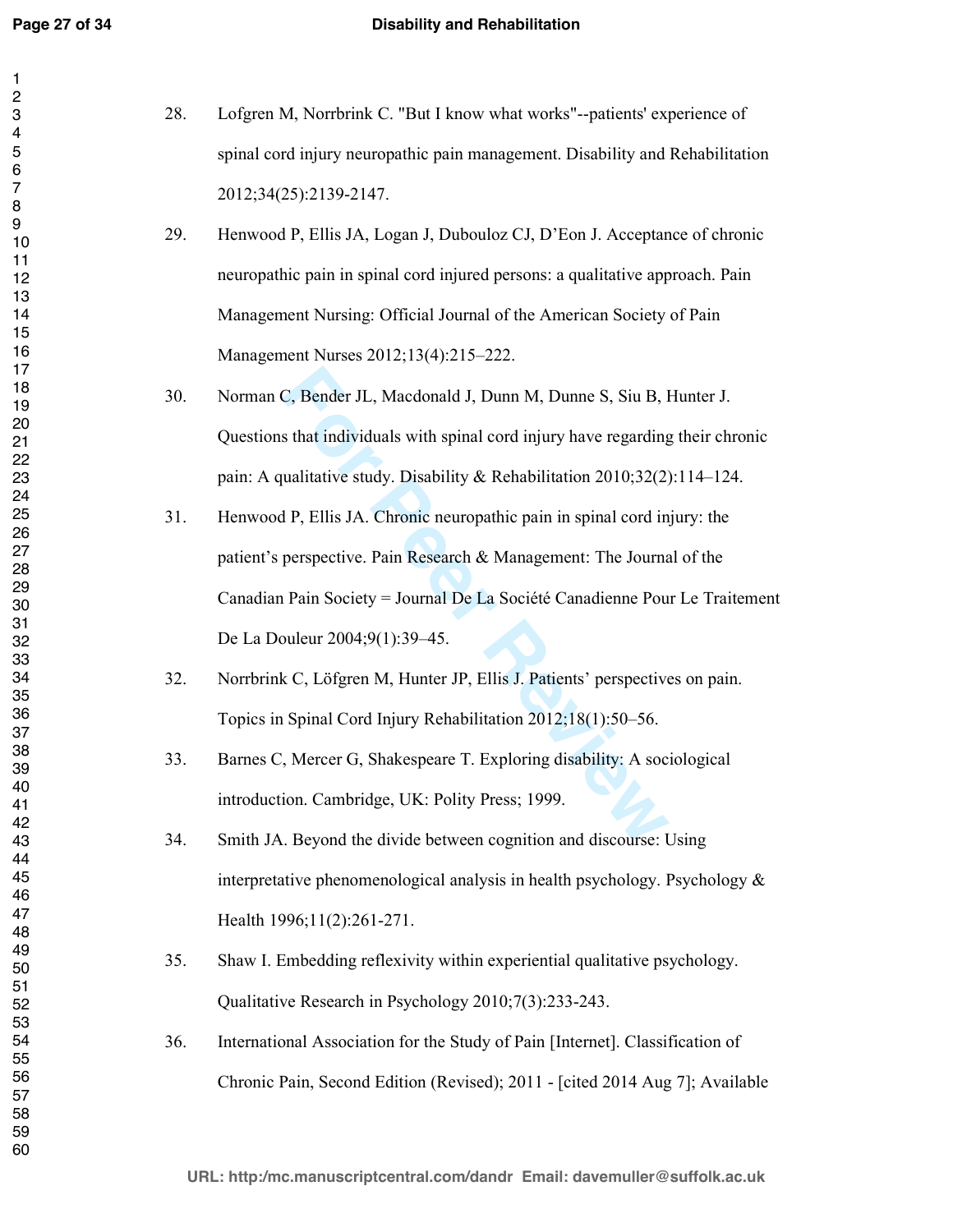from:

http://www.iasppain.org/PublicationsNews/Content.aspx?ItemNumber=1673&n avItemNumber=677

- 37. Smith JA, Flowers P, Larkin M. Interpretative Phenomenological Analysis: Theory, Method and Research. London: Sage; 2009.
- 38. Brocki JJM, Wearden AJ. A critical evaluation of the use of interpretative phenomenological analysis (IPA) in health psychology. Psychology and Health 2006;21(1):87-108.
- 39. Broekmans S, Dobbels F, Milisen K, Morlion B, Vanderschueren S. Medication adherence in patients with chronic non-malignant pain: is there a problem? European Journal Of Pain 2009;13:115-123.
- 40. Gregorian RS, Gasik A, Kwong WJ, Voeller S, Kavanagh S. Importance of Side Effects in Opioid Treatment: A Trade-Off Analysis With Patients and Physicians. Journal of Pain 2010;11(11):1095–1108.
- 1):87-108.<br>
Ins S, Dobbels F, Milisen K, Morlion B, Vanderschuere<br>
e in patients with chronic non-malignant pain: is there a<br>
1 Journal Of Pain 2009;13:115-123.<br>
In RS, Gasik A, Kwong WJ, Voeller S, Kavanagh S. Im<br>
1 Opioi 41. Eccleston C, Williams AC, Rogers WS. Patients' and professionals' understandings of the causes of chronic pain: Blame, responsibility and identity protection. Social Science & Medicine 1997;45:699–709.
- 42. Coulter A, Fitzpatrick R. The patients' perspective regarding appropriate health care. In: Albreccht G, Fitzpatrick R, Scrimshaw SC, editors. The Handbook of social studies in health and medicine. London: Sage Publications; 2003. p. 454– 464.
- 43. Hansson KS, Fridlund B, Brunt D, Hansson B, Rask M. The meaning of the experiences of persons with chronic pain in their encounters with the health service. Scandinavian Journal of Caring Sciences 2011;25:444–450.

 $\mathbf{1}$  $\overline{c}$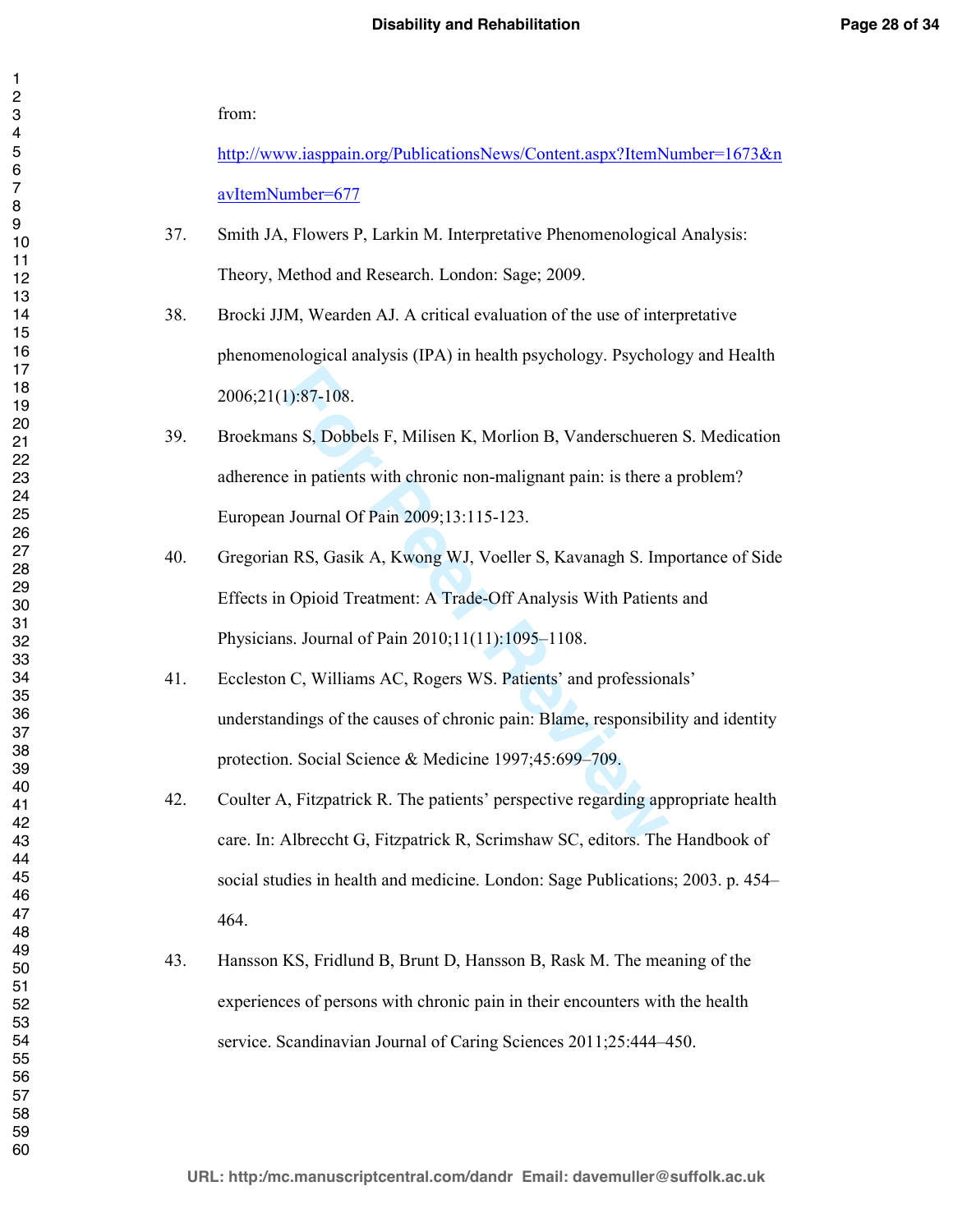$\mathbf{1}$  $\overline{c}$  $\overline{\mathbf{4}}$  $\overline{7}$  $\boldsymbol{9}$ 

#### **Disability and Rehabilitation**

| 44. | Clarke AM. In First National Conference of the Spinal Network. Christchurch,      |
|-----|-----------------------------------------------------------------------------------|
|     | New Zealand 2001.                                                                 |
| 45. | Barrie J. Patient empowerment and choice in chronic pain management. Nursing      |
|     | Standard 2011;25(31):38-41.                                                       |
| 46. | Duff J, Evans MJ, Kennedy P. Goal planning: a retrospective audit of              |
|     | rehabilitation process and outcome. Clinical Rehabilitation 2004;18(3):275-286.   |
| 47. | Parsons S, Harding G, Breen A, Foster N, Pincus T, Vogel S, Underwood M.          |
|     | The influence of patients' and primary care practitioners' beliefs and            |
|     | expectations about chronic musculoskeletal pain on the process of care: a         |
|     | systematic review of qualitative studies. Clinical Journal of Pain 2007;23:91-98. |
| 48. | Walsh DA, Radcliffe JC. Pain beliefs and perceived physical disability of         |
|     | patients with chronic low back pain. Pain 2002;97(1-2):23-31.                     |
| 49. | Crombez G, Van Damme S, Eccleston C. Hypervigilance to pain: an                   |
|     | experimental and clinical analysis. Pain 2005;116(1):4-7.                         |
| 50. | McCracken LM. Learning to live with the pain: acceptance of pain predicts         |
|     | adjustment in persons with chronic pain. Pain 1998;74:21-27.                      |
| 51. | Vowles KE, McCracken LM, Eccleston C. Patient functioning and                     |
|     | catastrophizing in chronic pain: The mediating effects of acceptance. Health      |
|     | Psychology 2008;27(2, Suppl):S136-S143.                                           |
| 52. | Cuff L, Fann JR, Bombardier CH, Graves DE, Kalpakjian CZ. Depression, pain        |
|     | intensity, and interference in acute spinal cord injury. Topics in Spinal Cord    |
|     | Injury Rehabilitation 2014;20(1):32-39.                                           |
| 53. | Romano J, Cano A, Schmaling K. Assessment of couples and families with            |
|     | chronic pain. In: Turk DC, Melzack R, editors. Handbook of Pain Assessment.       |
|     | 3rd ed. New York, NY: Guildford Press; 2011. p 98-116.                            |
|     |                                                                                   |
|     |                                                                                   |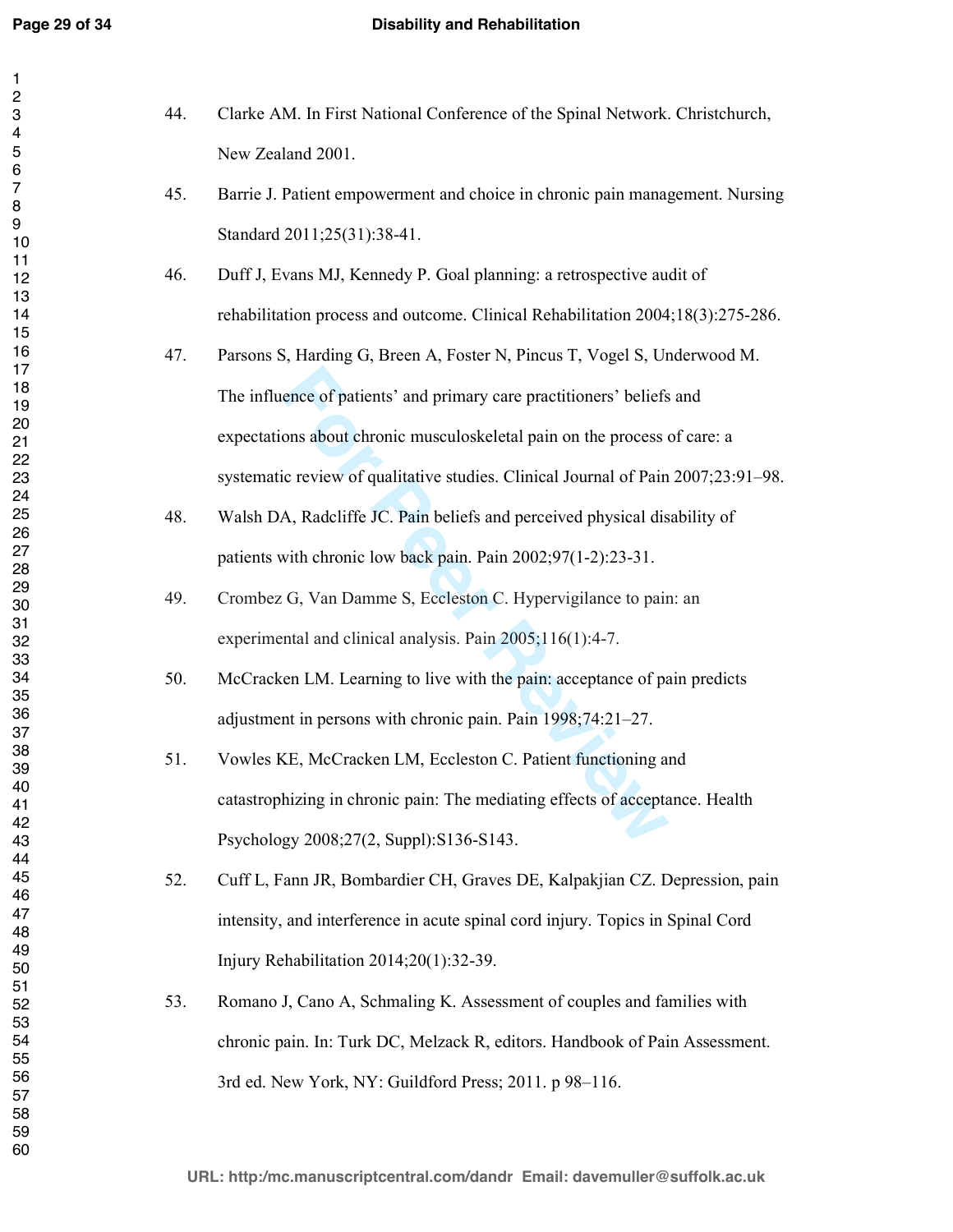| 54. | Dickson A, Ward R, O'Brien G, Allan D, O'Carroll R. Difficulties adjusting to |
|-----|-------------------------------------------------------------------------------|
|     | post-discharge life following a spinal cord injury: An interpretative         |
|     | phenomenological analysis. Psychology, Health & Medicine $2011;16(4):463-$    |
|     | 474                                                                           |

- 55. Closs SJ, Staples V, Reid I, Bennett MI, Briggs M. The impact of neuropathic pain on relationships. Journal of Advanced Nursing 2009;65(2):402–411.
- 56. Wilson KG, Chocinov HM, McPherson CJ, Skirko MG, Allard P, Chary S, Kuhl D. Desire for euthanasia or physician-assisted suicide in palliative cancer care. Health Psychology 2007;26:314–323.
- 57. Kowal J, Wilson KG, McWilliams LA, Peloquin K, Duong D. Self-perceived burden in chronic pain: Relevance, prevalence, and predictors. Pain 2012;153(8):1735-1741.
- For euthanasia or physician-assisted suicide in palliative<br>sychology 2007;26:314–323.<br>Wilson KG, McWilliams LA, Peloquin K, Duong D. S<br>achronic pain: Relevance, prevalence, and predictors. P<br>(8):1735-1741.<br>G, Kowal J, Hend 58. Wilson KG, Kowal J, Henderson PR, McWilliams LA, Peloquin K. Brief Report: Chronic Pain and the Interpersonal Theory of Suicide. Rehabilitation Psychology 2013;58(1):111-115.
- 59. Kolakowsky-Hayner SA, Kishore R. Caregiver functioning after traumatic injury. NeuroRehabilitation 1999;13:27–33.
- 60. Turk DC, Monarch ES. Biopsychosocial Perspective on Chronic Pain. In: Turk DC, Gatchel RJ, editors. Psychological Approaches to Pain Management, Second Edition: A Practitioner's Handbook. Guildford Publications; 1996. p 3- 29.
- 61. Warms CA, Marshall HM, Hoffman AJ, Tyler EJ. There are a few things you did not ask about my pain: writing on the margins of a survey questionnaire. Rehabilitation Nursing: The Official Journal of the Association of Rehabilitation Nurses 2005;30(6):248-256.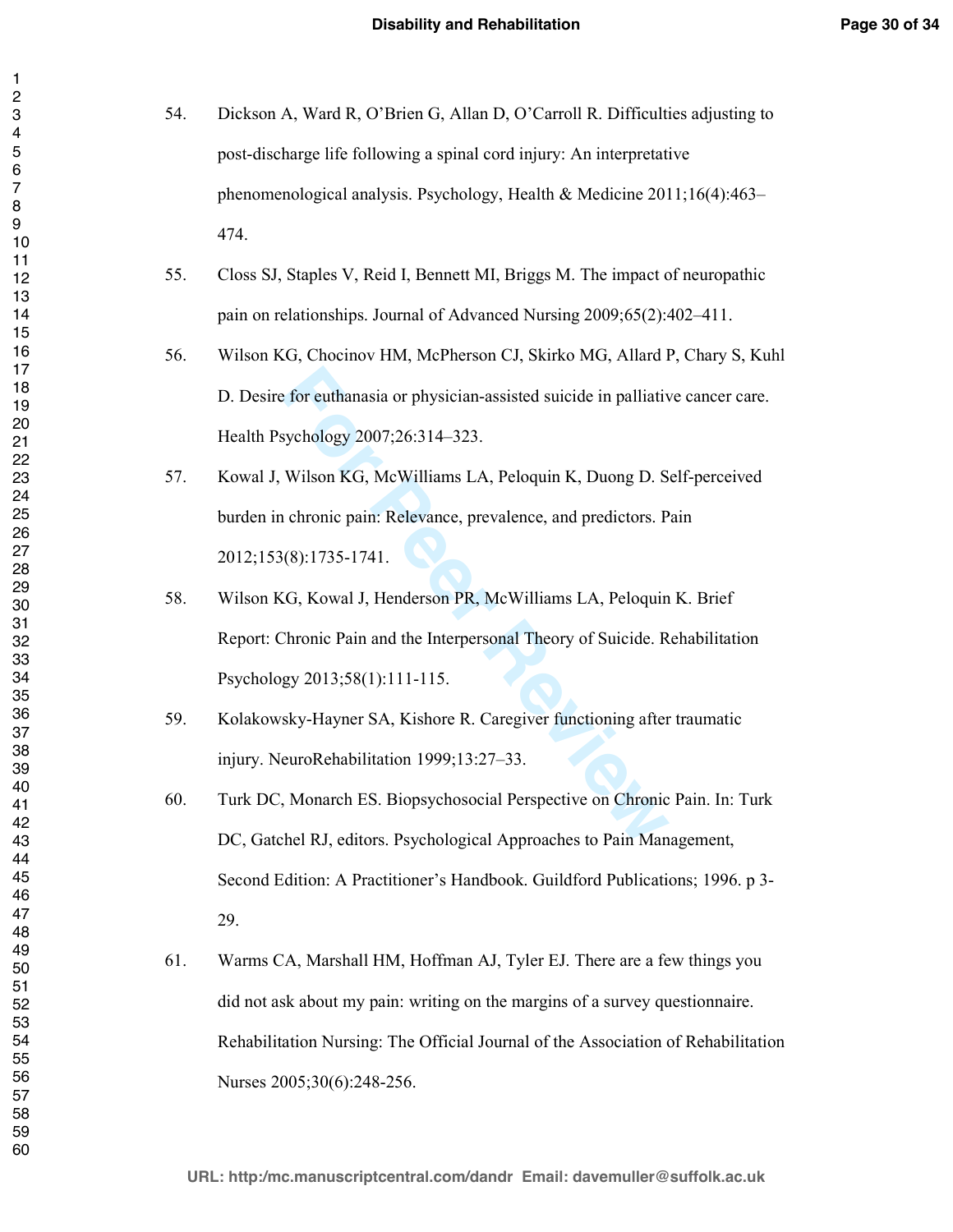#### **Disability and Rehabilitation**

| 62. | Kabat-Zinn J. Mindfulness-Based Interventions in Context: Past, Present, and |
|-----|------------------------------------------------------------------------------|
|     | Future. Clinical Psychology: Science and Practice 2003;10(2):144-156.        |

- 63. Garland EL, Manusov EG, Froeliger B, Kelly A, Williams JM, Howard MO. Mindfulness-Oriented Recovery Enhancement for Chronic Pain and Prescription Opioid Misuse: Results From an Early-Stage Randomized Controlled Trial. J. of Consulting and Clinical Psychology 2014;82(3):448-459.
- 64. Teixeira ME. Meditation as an Intervention for Chronic Pain: An Integrative Review. Holistic Nursing Practice 2008;22(4):225–234.
- 65. Brown KW, Ryan RM, Creswell JD. Mindfulness: Theoretical Foundations and Evidence for its Salutary Effects. Psychological Inquiry 2007;18(4): 211-237.
- 66. Skinner TC, Roberton T, Allison GT, Dunlop S, Bucks RS. Experiential Avoidance, Mindfulness and Depression in Spinal Cord Injuries: A Preliminary Study. The Australian Journal of Rehabilitation Counselling 2010;16(1):27-35.

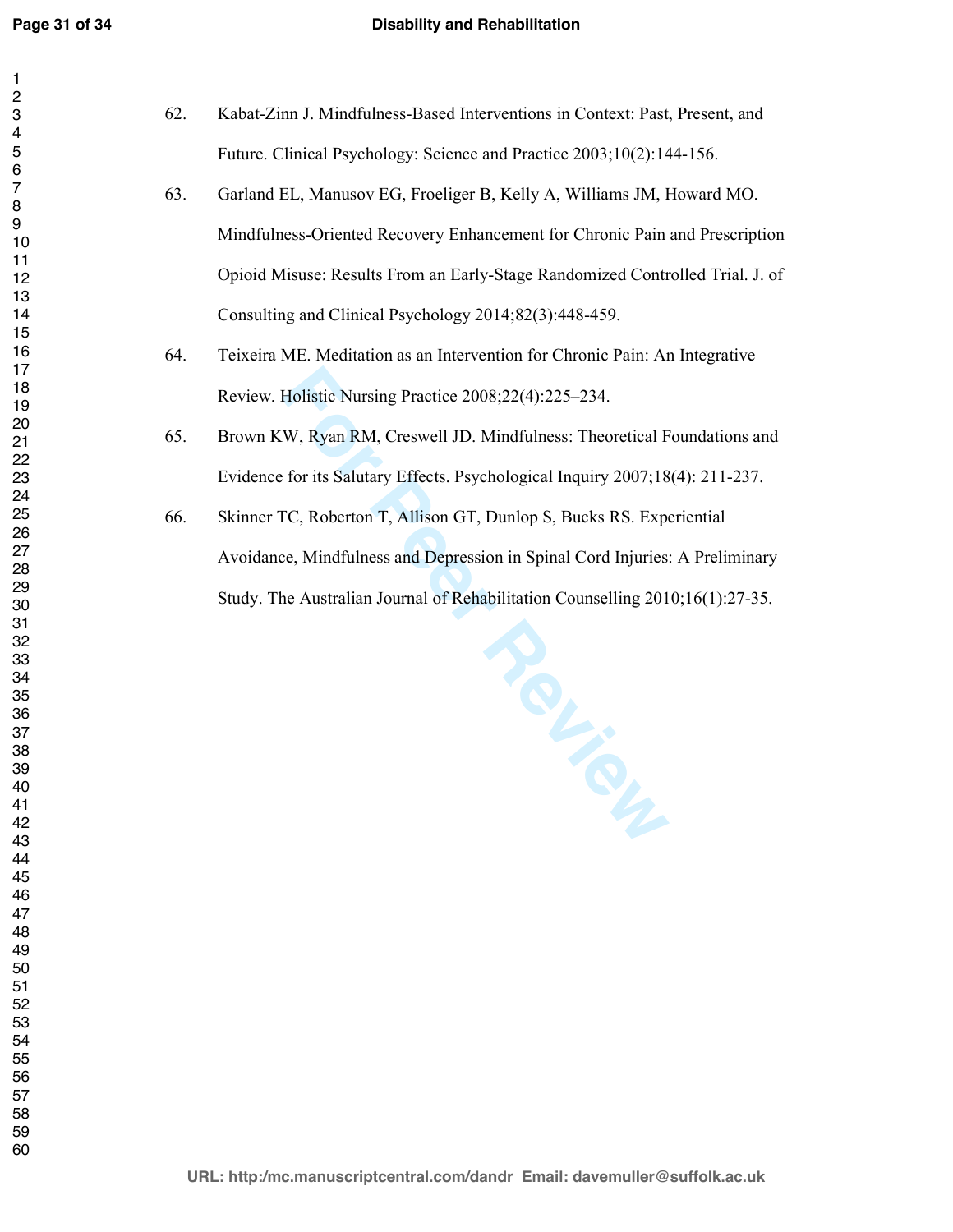## Table 1. Participant characteristics (*n*=8)

| Participant* | Age | Employment<br>status | <b>Marital</b><br>status | Cause of injury            | <b>Time</b><br>since<br>injury<br>(years) | Level of<br><b>Injury</b> | Pain location(s) | Average<br>Pain<br>Intensity<br>$(VAS***)$ |
|--------------|-----|----------------------|--------------------------|----------------------------|-------------------------------------------|---------------------------|------------------|--------------------------------------------|
| James        | 38  | Part-time            | Married                  | $RTA**$                    | $\overline{2}$                            | T3-T4                     | Left leg, chest  | 8                                          |
| Daniel       | 26  | Full-time            | Cohabiting               | Gun shot wound             | 3                                         | $L1-L2$                   | Right leg        | 9                                          |
| Harry        | 65  | Unemployed           | Married                  | <b>RTA</b>                 | 32                                        | $C5-C6$                   | Right hip, back  | $8 - 10$                                   |
| Rebecca      | 44  | Unemployed           | Single                   | <b>RTA</b>                 | 21                                        | $C4-C5$                   | Whole body       | 10                                         |
| Dave         | 77  | Retired              | Widowed                  | Fall                       | 15                                        | T <sub>12</sub>           | Legs             | 5                                          |
| Emma         | 42  | Part-time            | Married                  | Non-traumatic<br>condition | $\mathbf{I}$                              | <b>C4-T9</b>              | Legs, abdomen    | $3 - 4$                                    |
| Sharon       | 49  | Unemployed           | Divorced                 | Non-traumatic<br>condition | 1                                         | C <sub>4</sub>            | Whole body       | 6                                          |
| Sean         | 31  | Part-time            | Single                   | Traumatic                  | 10                                        | $C5-C6$                   | Abdomen, legs    | $\overline{4}$                             |

**\*All names changed to preserve anonymity.** 

**\*\* Road Traffic Accident**

**\*\*\* Visual Analogue Scale of pain intensity, ranging from 0 (no pain) to 10 (pain as bad as it could be)**

**URL: http:/mc.manuscriptcentral.com/dandr Email: davemuller@suffolk.ac.uk**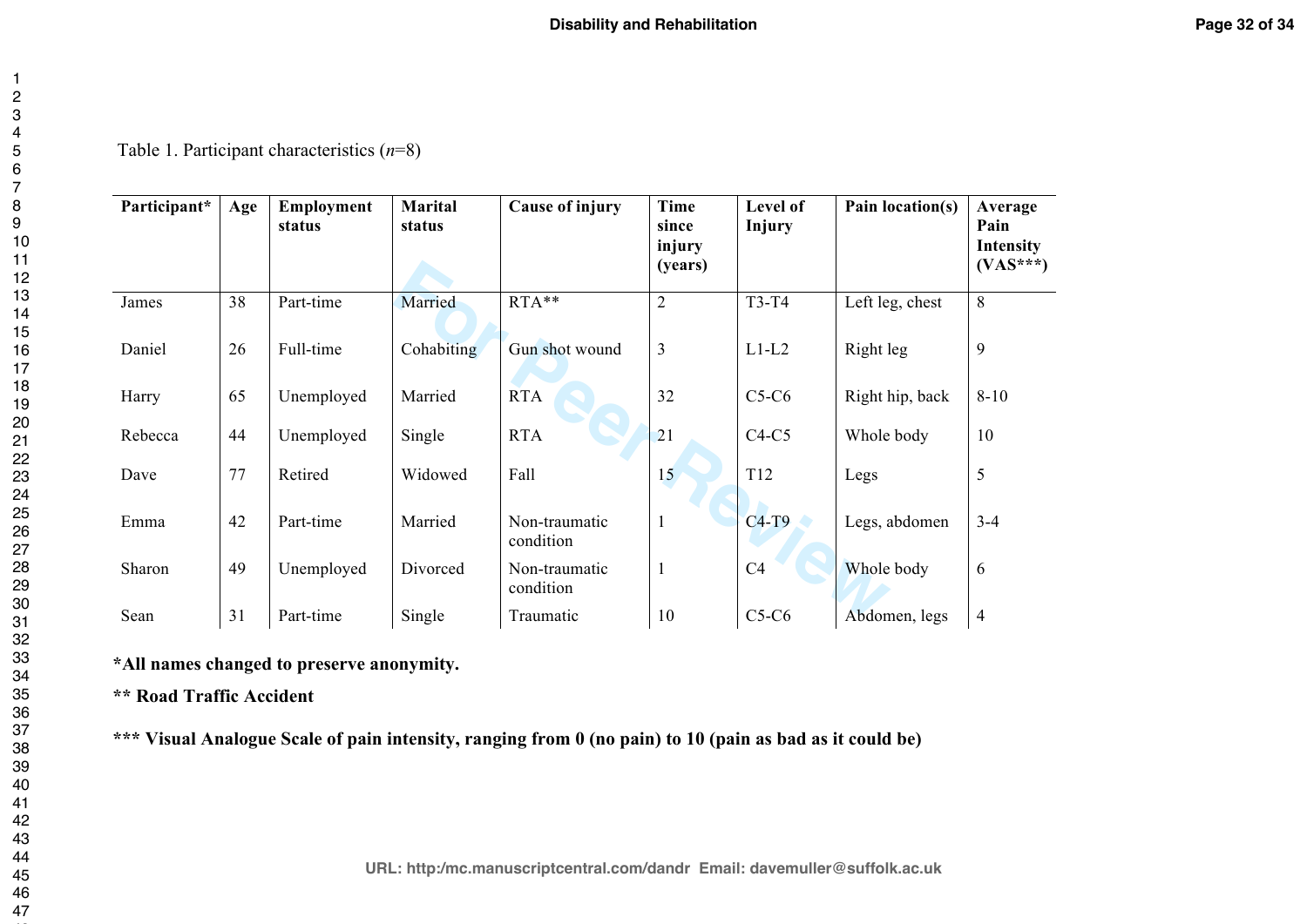$\mathbf{1}$ 

| 1                                         |  |
|-------------------------------------------|--|
|                                           |  |
|                                           |  |
|                                           |  |
|                                           |  |
|                                           |  |
|                                           |  |
|                                           |  |
|                                           |  |
|                                           |  |
|                                           |  |
|                                           |  |
|                                           |  |
|                                           |  |
|                                           |  |
|                                           |  |
|                                           |  |
|                                           |  |
|                                           |  |
|                                           |  |
|                                           |  |
|                                           |  |
|                                           |  |
|                                           |  |
|                                           |  |
|                                           |  |
| 43456789111234567890123456789012334566789 |  |
|                                           |  |
|                                           |  |
|                                           |  |
|                                           |  |
|                                           |  |
|                                           |  |
|                                           |  |
|                                           |  |
|                                           |  |
|                                           |  |
| 40                                        |  |
| 41                                        |  |
| 42                                        |  |
| 43<br>3                                   |  |
| 44<br>45                                  |  |
| 46                                        |  |
| 47                                        |  |
| 48<br>3                                   |  |
| 49                                        |  |
| 50                                        |  |
| 51                                        |  |
| 52                                        |  |
| 53<br>3                                   |  |
| 54                                        |  |
| 55                                        |  |
| 56                                        |  |
| 57                                        |  |
| 58                                        |  |
| 59                                        |  |
| 60                                        |  |

Table 2. Interview Schedule. 1. Tell me about your experience of pain since your spinal cord injury. • Where is it located? • How does it feel at best/at worst? • How often does it present itself? 2. How have you been informed about your pain?  $\bullet$  Was this helpful? 3. What techniques do you use to cope with your pain, if any? • What is the most effective strategy for managing your pain?

- 4. What is your life like since experiencing SCI-specific pain?
	- How does pain affect your everyday life?
	- How have other reacted to your pain?
	- Are there any activities you do differently now as a result of your pain?
- 5. How do you think your pain will affect your future, if at all?
- **For Periodic Reviews** 6. Is there anything else you would like to add to the discussion?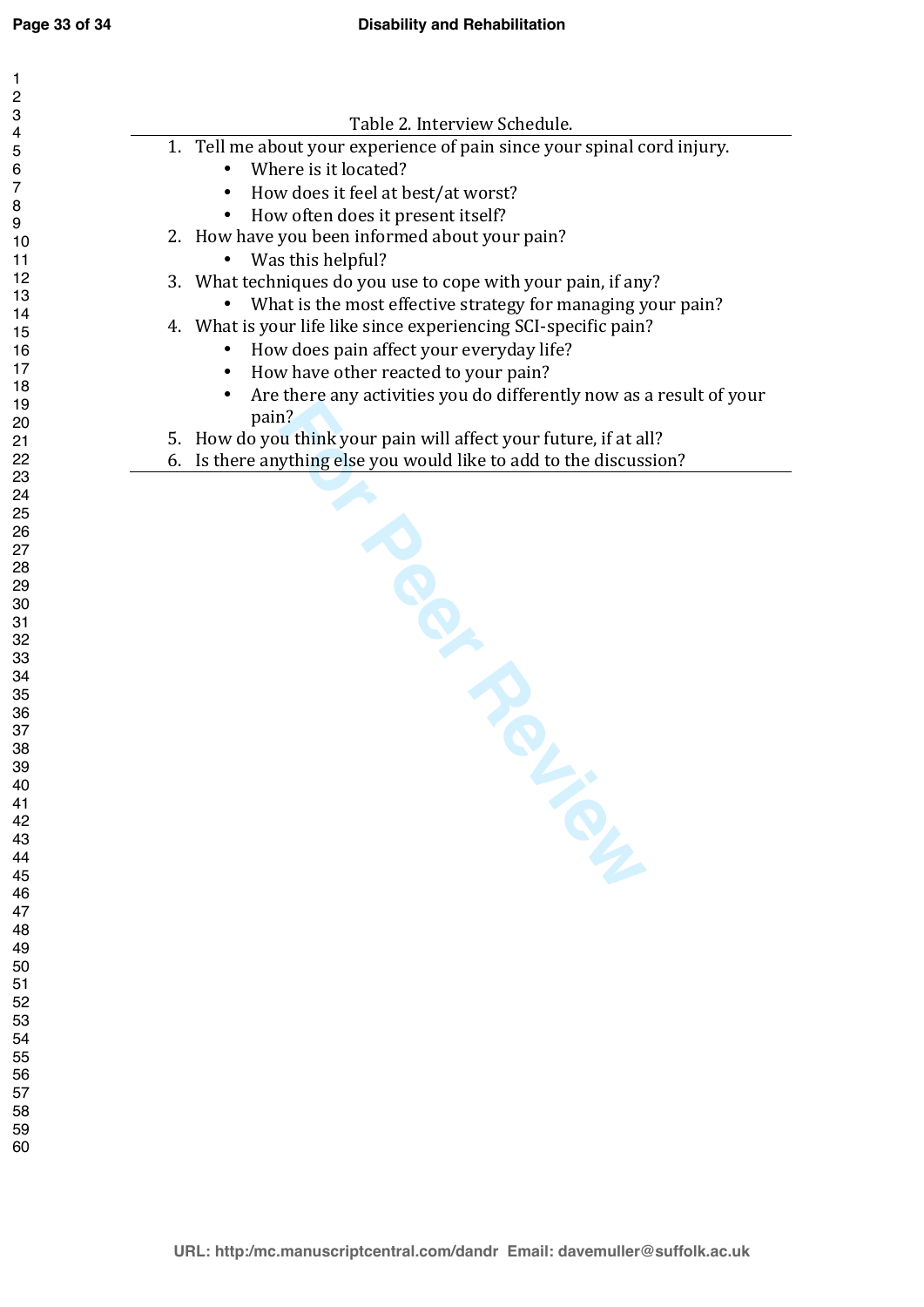#### **Disability and Rehabilitation**

| The Chasm Between Biomedical<br>Perspectives and Patient Beliefs<br>and Needs                                      | The Battle for Ultimate Agency<br>in Life | Social<br><b>The</b><br>Coexistence<br>of<br>Cohesion and Social Alienation                                            |
|--------------------------------------------------------------------------------------------------------------------|-------------------------------------------|------------------------------------------------------------------------------------------------------------------------|
| Reliance<br>Excessive<br>on<br><b>Insufficient Medication</b><br>Healthcare<br>Losing Faith<br>in<br>Professionals | I am Winning<br>Pain is Winning           | SCI Population are United but<br>Alone in their Experience<br>Painful Self as an Affliction on<br>Social Relationships |
| Lack of Input into own Care                                                                                        |                                           |                                                                                                                        |
|                                                                                                                    |                                           |                                                                                                                        |
|                                                                                                                    | TON BOOM                                  |                                                                                                                        |